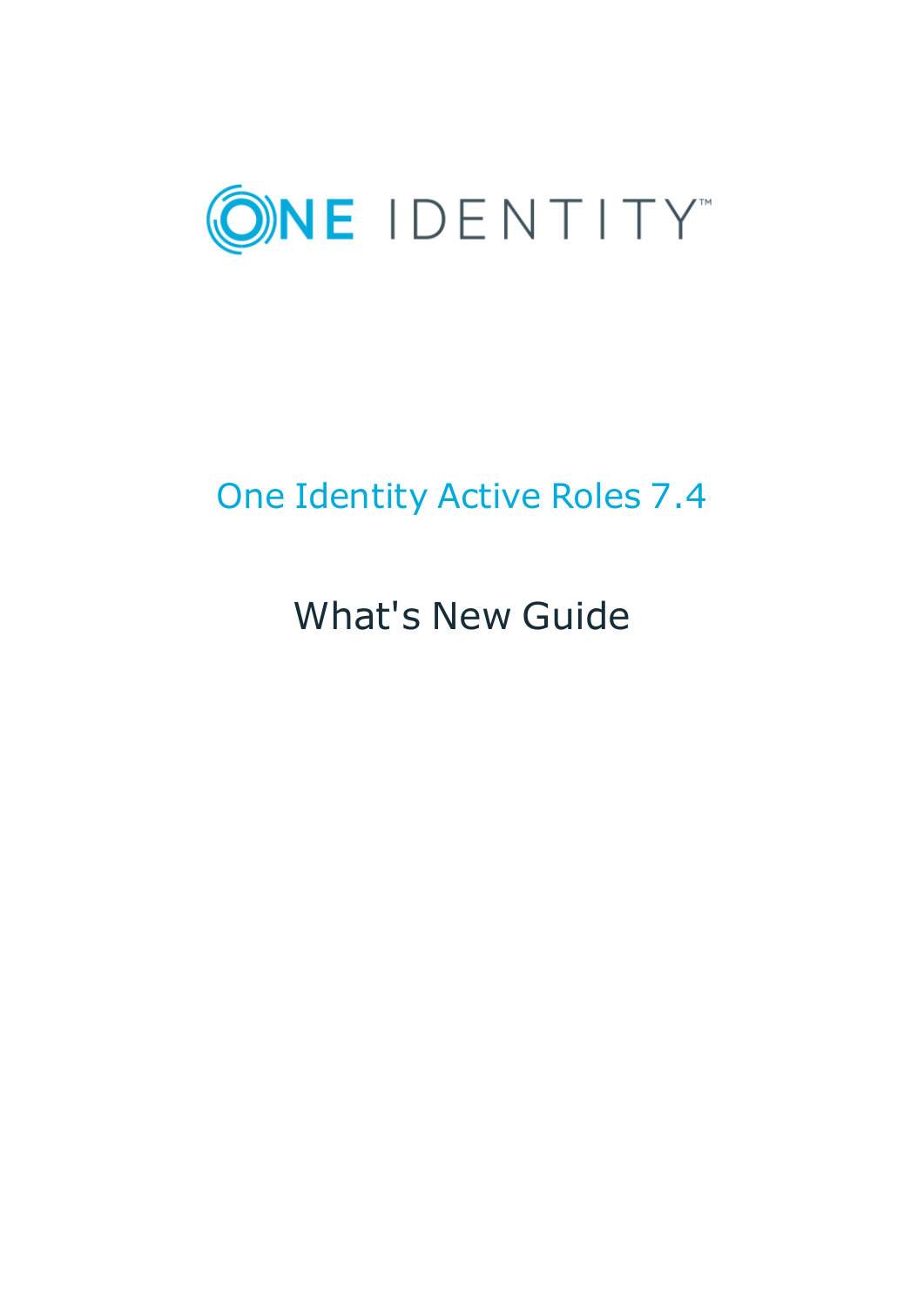#### **Copyright 2019 One Identity LLC.**

#### **ALL RIGHTS RESERVED.**

This guide contains proprietary information protected by copyright. The software described in this guide is furnished under a software license or nondisclosure agreement. This software may be used or copied only in accordance with the terms of the applicable agreement. No part of this guide may be reproduced or transmitted in any form or by any means, electronic or mechanical, including photocopying and recording for any purpose other than the purchaser's personal use without the written permission of One Identity LLC .

The information in this document is provided in connection with One Identity products. No license, express or implied, by estoppel or otherwise, to any intellectual property right is granted by this document or in connection with the sale of One Identity LLC products. EXCEPT AS SET FORTH IN THE TERMS AND CONDITIONS AS SPECIFIED IN THE LICENSE AGREEMENT FOR THIS PRODUCT, ONE IDENTITY ASSUMES NO LIABILITY WHATSOEVER AND DISCLAIMS ANY EXPRESS, IMPLIED OR STATUTORY WARRANTY RELATING TO ITS PRODUCTS INCLUDING, BUT NOT LIMITED TO, THE IMPLIED WARRANTY OF MERCHANTABILITY, FITNESS FOR A PARTICULAR PURPOSE, OR NON-INFRINGEMENT. IN NO EVENT SHALL ONE IDENTITY BE LIABLE FOR ANY DIRECT, INDIRECT, CONSEQUENTIAL, PUNITIVE, SPECIAL OR INCIDENTAL DAMAGES (INCLUDING, WITHOUT LIMITATION, DAMAGES FOR LOSS OF PROFITS, BUSINESS INTERRUPTION OR LOSS OF INFORMATION) ARISING OUT OF THE USE OR INABILITY TO USE THIS DOCUMENT, EVEN IF ONE IDENTITY HAS BEEN ADVISED OF THE POSSIBILITY OF SUCH DAMAGES. One Identity makes no representations or warranties with respect to the accuracy or completeness of the contents of this document and reserves the right to make changes to specifications and product descriptions at any time without notice. One Identity does not make any commitment to update the information contained in this document.

If you have any questions regarding your potential use of this material, contact:

One Identity LLC. Attn: LEGAL Dept 4 Polaris Way Aliso Viejo, CA 92656

Refer to our Web site ([http://www.OneIdentity.com](http://www.oneidentity.com/)) for regional and international office information.

#### **Patents**

One Identity is proud of our advanced technology. Patents and pending patents may apply to this product. For the most current information about applicable patents for this product, please visit our website at [http://www.OneIdentity.com/legal/patents.aspx](http://www.oneidentity.com/legal/patents.aspx).

#### **Trademarks**

One Identity and the One Identity logo are trademarks and registered trademarks of One Identity LLC. in the U.S.A. and other countries. For a complete list of One Identity trademarks, please visit our website at [www.OneIdentity.com/legal](http://www.oneidentity.com/legal). All other trademarks are the property of their respective owners.

#### **Legend**

- **WARNING: A WARNING icon indicates a potential for property damage, personal injury, or death.**
- **CAUTION: A CAUTION icon indicates potential damage to hardware or loss of data if instructions are not followed.**
- IMPORTANT, NOTE, TIP, MOBILE, or VIDEO: An information icon indicates supporting Œ information.

Active Roles What's New Guide Updated - December 2019 Version - 7.4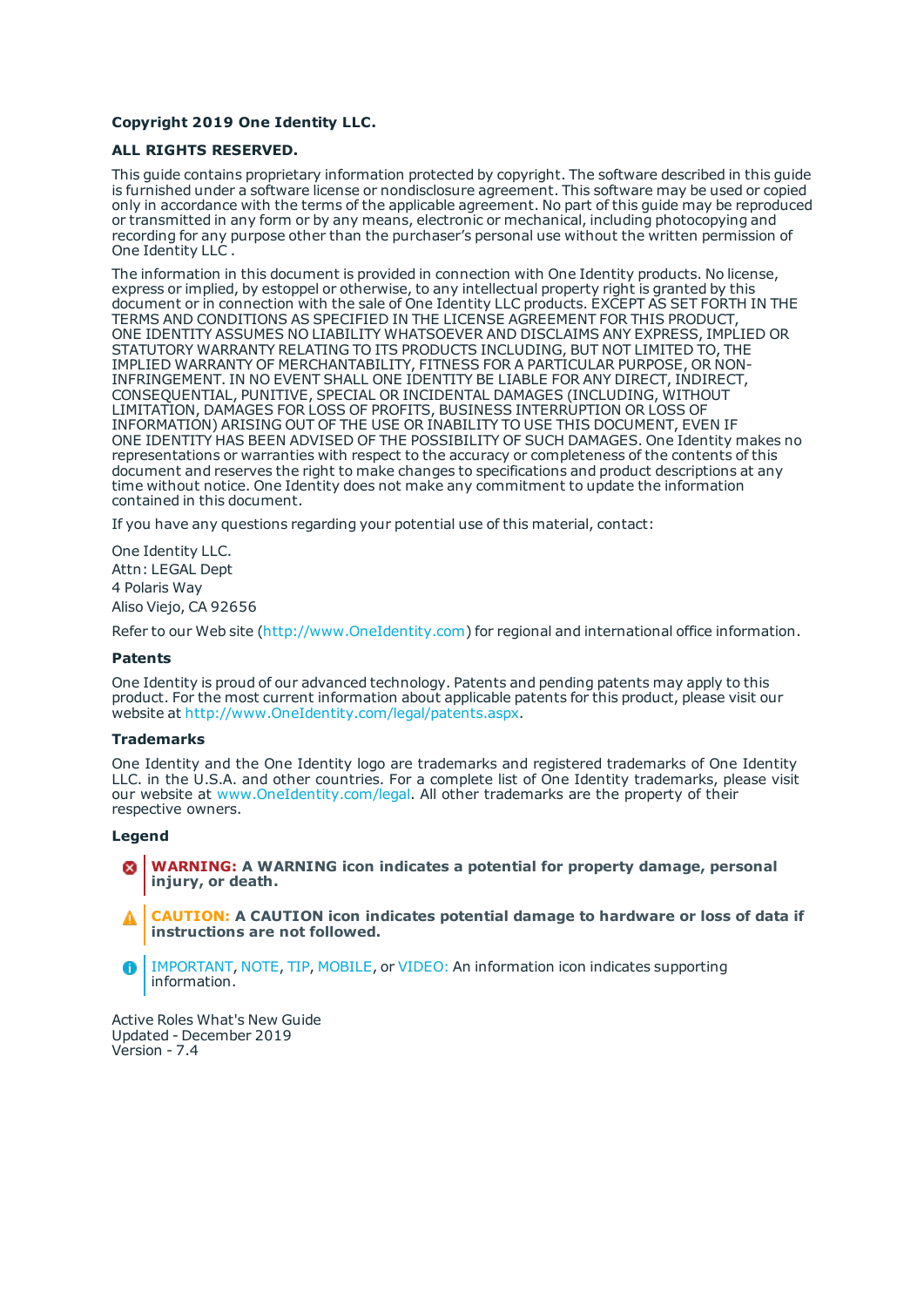## **Contents**

| Support for Exchange Online Mailbox Properties for Office 365 users in Federated and  |  |
|---------------------------------------------------------------------------------------|--|
|                                                                                       |  |
|                                                                                       |  |
| Support for Azure AD Graph 1.6 for Active Roles Synchronization Services  8           |  |
| Support for Group Managed Service Account (gMSA) for Active Roles Service account . 9 |  |
|                                                                                       |  |
|                                                                                       |  |
|                                                                                       |  |
| Support for logging in to MMC interface through 2FA authentication 10                 |  |
|                                                                                       |  |
| Support to provide product feedback from the Web Interface 11                         |  |
|                                                                                       |  |
|                                                                                       |  |
|                                                                                       |  |
|                                                                                       |  |
|                                                                                       |  |
|                                                                                       |  |
|                                                                                       |  |
|                                                                                       |  |
|                                                                                       |  |
|                                                                                       |  |
|                                                                                       |  |

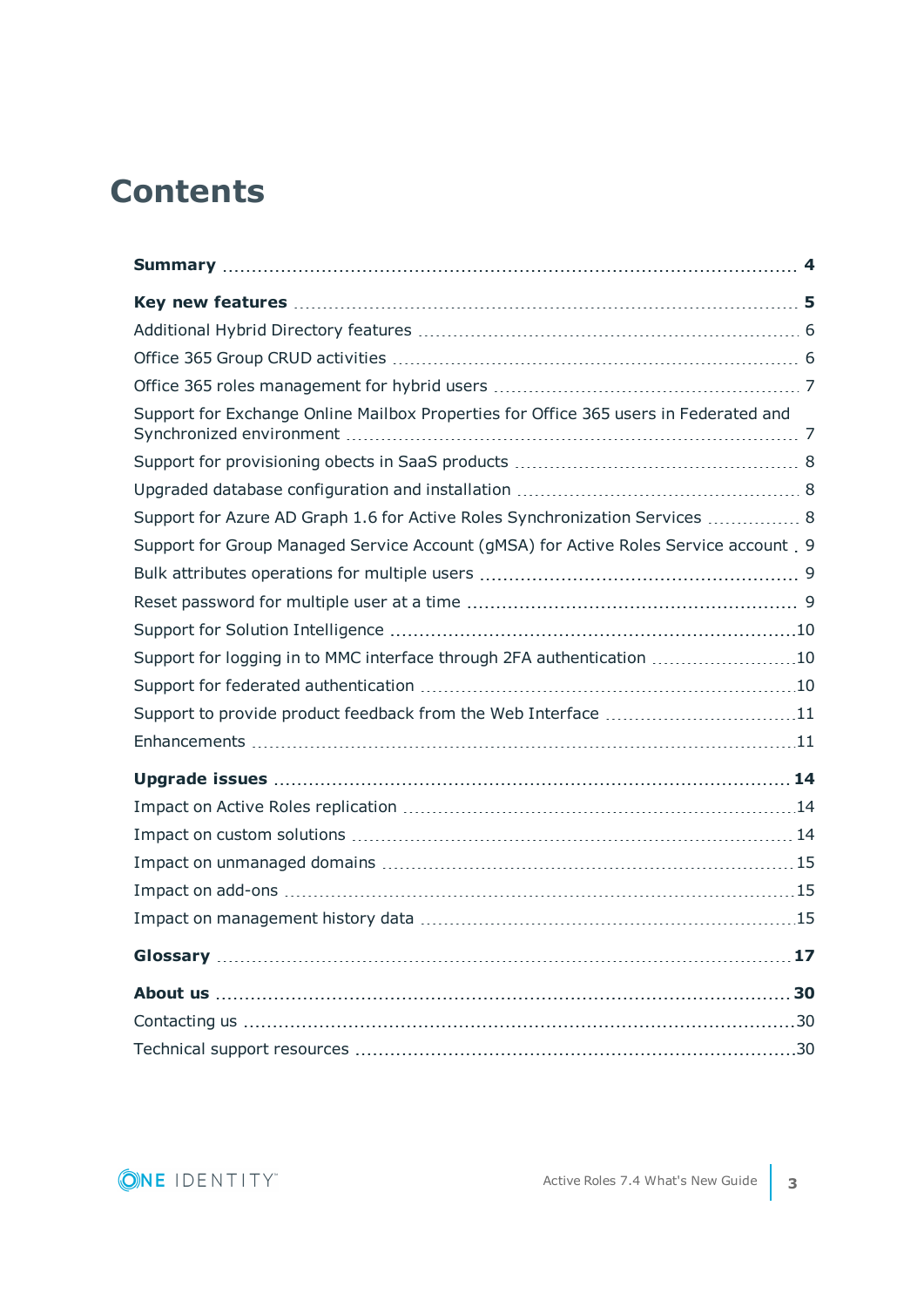

<span id="page-3-0"></span>Active Roles (formerly known as ActiveRoles<sup>®</sup>) simplifies and streamlines creation and ongoing management of user accounts, groups, and contacts in Windows Active Directory (AD) and Azure Active Directory environments.

Active roles automates:

- Creating user, groups, and contacts in Active Directory and Azure AD
- Creating and managing Office 365 groups
- Managing Office 365 roles for hybrid users
- Creating mailboxes on Exchange Server and assigning licenses in Office 365
- Managing on-premise Exchange and Exchange Online properties
- Creating Remote Mailbox for hybrid users
- Provisioning OneDrive for hybrid users
- Support for federated authentication
- Provisioning users in Starling Connectors
- Support for Federated Authentication
- Support to configure Web Interface for secure communication
- Support to provide product feedback from the Web Interface

It provides strictly enforced security, rich capabilities for automating directory management tasks, change approval and easy-to-use Web interfaces, to achieve practical user and group account management for the Windows enterprise.

Active Roles also facilitates administration and provisioning for Active Directory, Exchange, and Azure Active Directory (Azure AD) in a hybrid environment.

Active Roles supports connecting to One Identity Starling and accessing Starling Services such as Two-factor Authentication, Starling Connect, and Identity Analytics and Risk Intelligence.

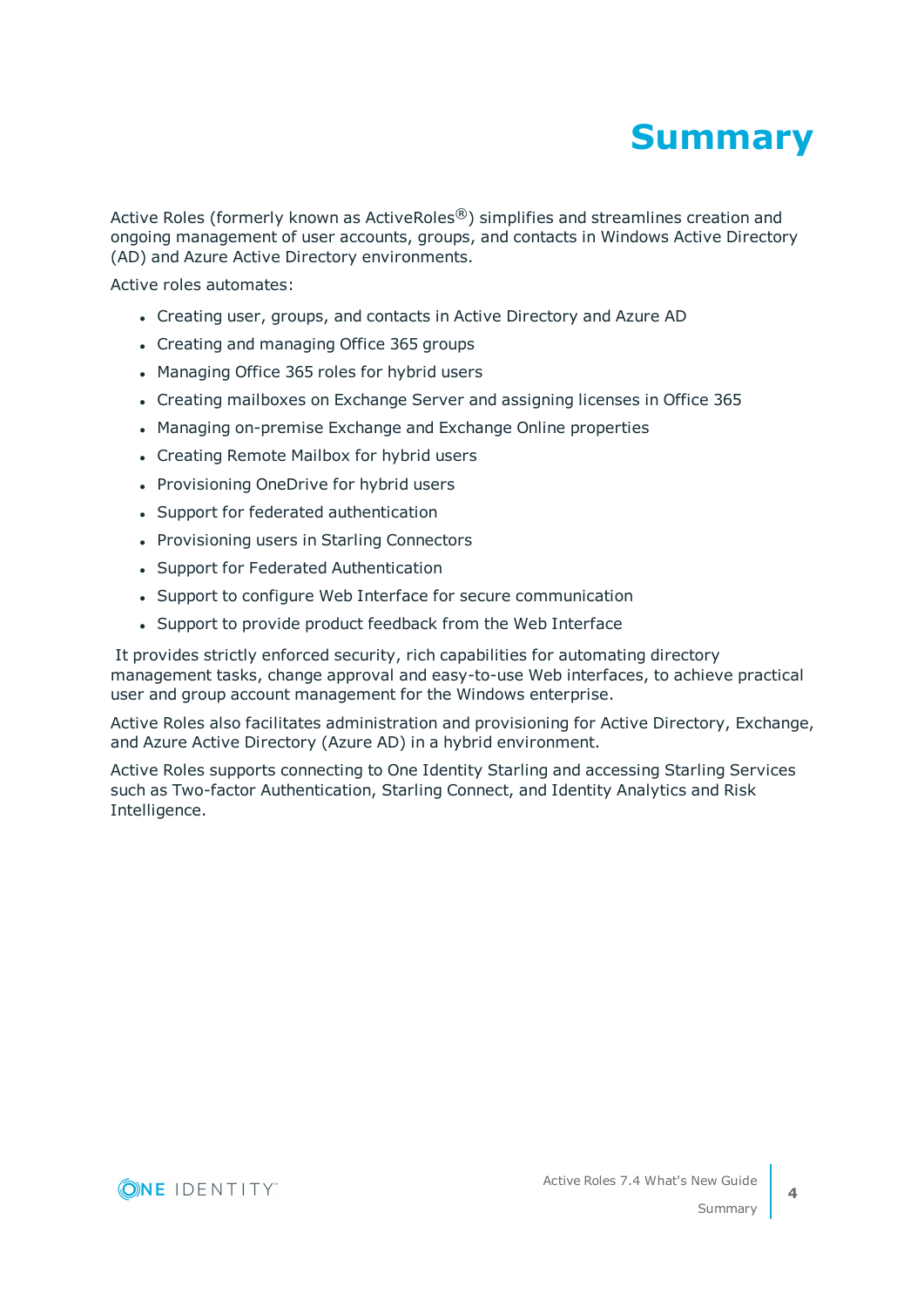# **Key new features**

<span id="page-4-0"></span>The new release of Active Roles extends and enhances the capabilities of the product . Major new features in Active Roles Version 7.4:

- Additional Hybrid Directory features:
	- Support for Office 365 Group CRUD activities.
	- Support for Office 365 roles and reporting for Office 365 users.
- Support for provisioning objects in SaaS products through Starling Connect.
- Separate configuration and management history databases during installation or inplace upgrade, confirming to Microsoft standards and best practices for replication.
- Support for Azure AD Graph 1.6 for Active Roles Synchronization Services.
- Use of Group Managed Service Account (gMSA) for Active Roles Service account.
- Bulk attribute operations for multiple users.
- Reset the password for multiple users at one time.
- Solution Intelligence for Active Roles.
- Log in to MMC interface through 2FA authentication.
- Support for Federated authentication feature.
- Support to provide product feedback from the Web Interface

Major enhancements Active Roles Version 7.4:

- **.** Support for the **multiSubnetFailOver** feature of MS SQL Server to maximize internal availability.
- Support for the Security Identity Mappings functionality as available in Active Directory Users and Computers (ADUC) Snap-in.
- Workflow enhancements that enable you to add Azure or Office 365 modules in PowerShell and run the Office 365 services such as Skype for Business, Azure AD, Azure RM, AZ, and Sharepoint Powershell scripts within existing Active Roles workflows.
- Restrict MMC interface access to users, by enabling the MMC Interface access settings using the Configuration Center. By default, on installing Active Roles, all

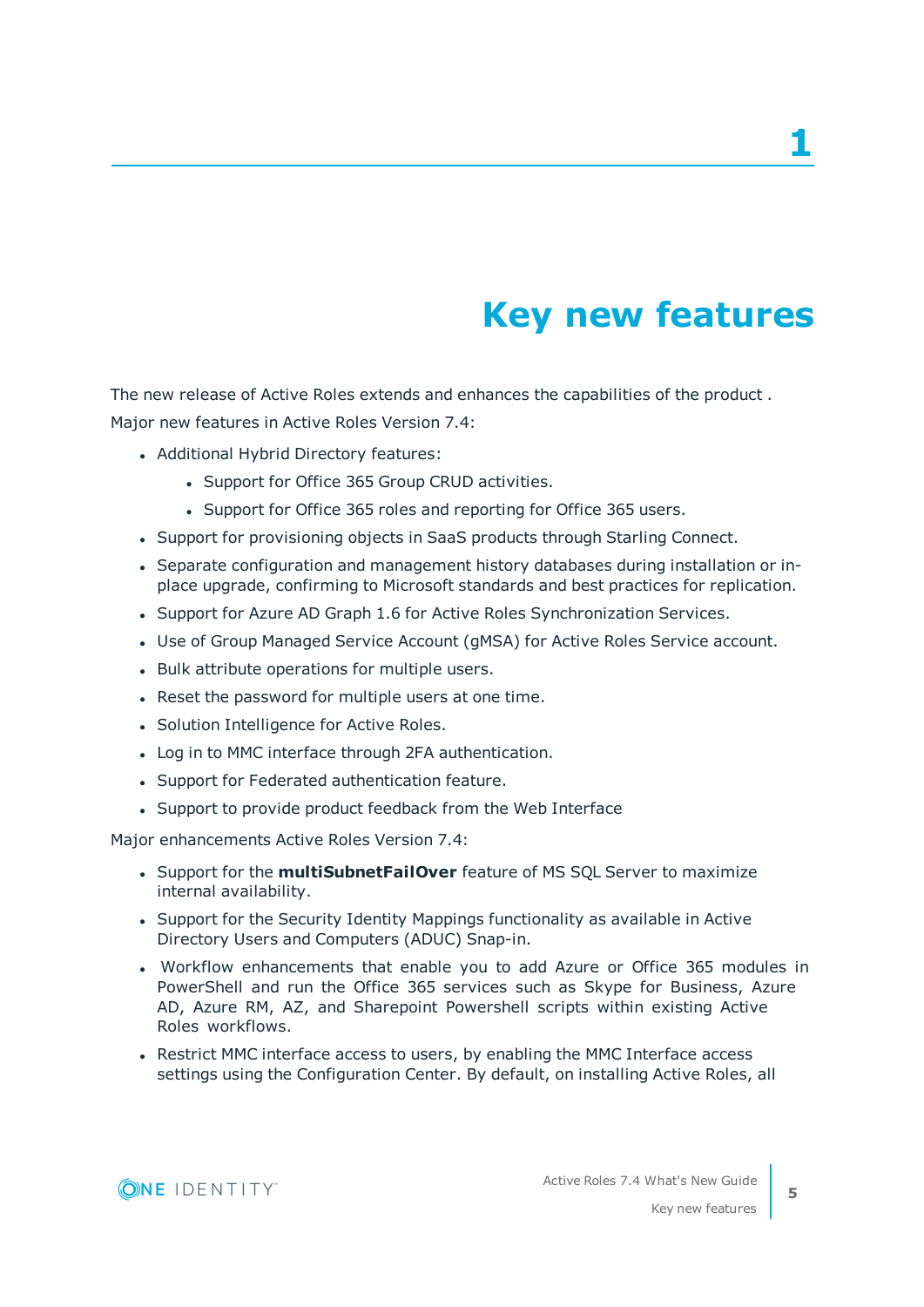users are enabled to log in to the MMC interface. You can now enable the MMC interface access setting to restrict users from accessing the MMC interface.

- <sup>l</sup> Enhancement of SPML operation to get ObjectSid to retrieve the value in the SID format along with the base64Binary format.
- Creation of OneDrive for Azure AD users using OneDrive Provisioning Policy.
- Configuring secure communication for Active Roles Web Interface using Force SSL Redirection.
- Support to modify the following Exchange Online properties in Synchronized Identity and Federated environments using the Active Roles Web interface:
	- Mail Flow Settings properties: Message Size Restrictions and Delivery Options
	- Mailbox Feature properties: Exchange ActiveSync, Outlook Web App, MAPI, IMAP, POP3, and Archive
	- Delegation: Send As, Full Access
	- Mail Settings: Messaging records Management
- Creation of Remote Mailbox for hybrid users
- Support for Federated Authentication.
- Support for new connectors through Synchronization Service. For more information, refer *Enhancements* topics.
- Restructured product documentation that consolidates content in lesser number of documents.

### <span id="page-5-0"></span>**Additional Hybrid Directory features**

Active Role 7.4 version supports the following additional features for hybrid directory support:

- Support for Office 365 Group CRUD activities.
- Support for Office 365 roles and reporting for Office 365 users.

### <span id="page-5-1"></span>**Office 365 Group CRUD activities**

Active Roles provides the facility to perform administrative tasks such as create, read, update, and delete groups in Office 365 through the web interface. You can also perform

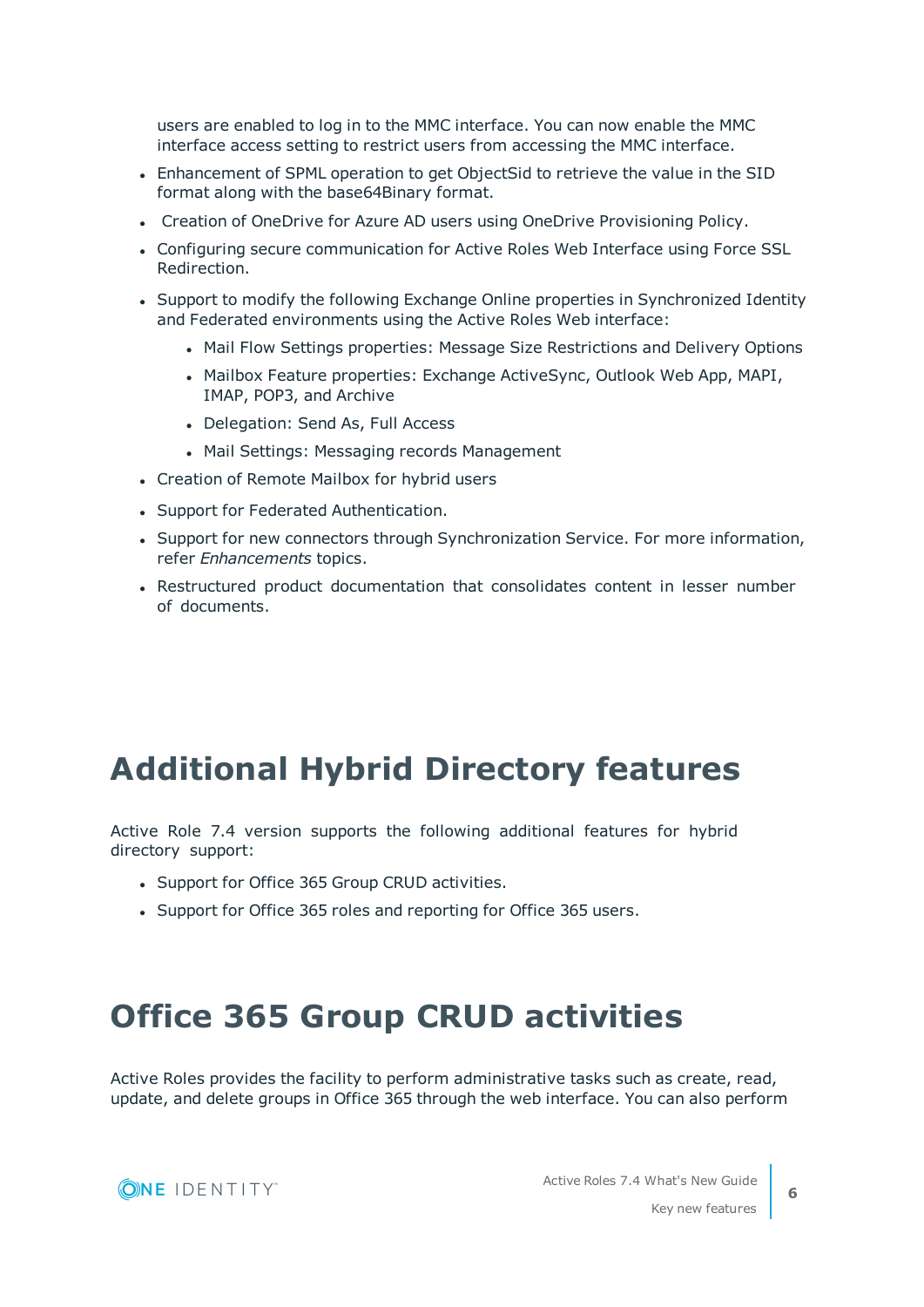other operations such as add and remove members to Office 365 groups. Some of the group operations can be performed using the Management Shell in addition to the web interface. For more information on managing Office 365 groups using the Active Roles web interface and Management Shell, see the following sections in the *Active Roles 7.4 Administration Guide*.

- Office 365 Group management tasks using the Web interface
- Office 365 Group management tasks using Management Shell interface

## <span id="page-6-0"></span>**Office 365 roles management for hybrid users**

Active Roles 7.4 provides the facility to assign or modify the Microsoft Office 365 roles assigned to on-premises users synchronized to Office 365. You can perform the following Office 365 roles management tasks for hybrid users:

- Assign Office 365 roles to new hybrid users
- Assign Office 365 roles to existing hybrid users
- Modify or remove Office 365 roles assigned to hybrid users
- **O** NOTE: For more information on the Office 365 roles management see the *Active Roles 7.4 Administration Guide*.

## <span id="page-6-1"></span>**Support for Exchange Online Mailbox Properties for Office 365 users in Federated and Synchronized environment**

Exchange Online Mailbox Properties for Office 365 users were previously enabled for editing in Non-federated environment only. Active Roles 7.4 supports editing of the following Exchange Online Mailbox Properties for Office 365 users in Federated and Synchronized environment also:

- <sup>l</sup> **Mail Flow Settings properties**: Message Size Restrictions and Delivery Options
- <sup>l</sup> **Mailbox Feature properties**: Exchange ActiveSync, Outlook Web App, MAPI, IMAP, POP3, and Archive

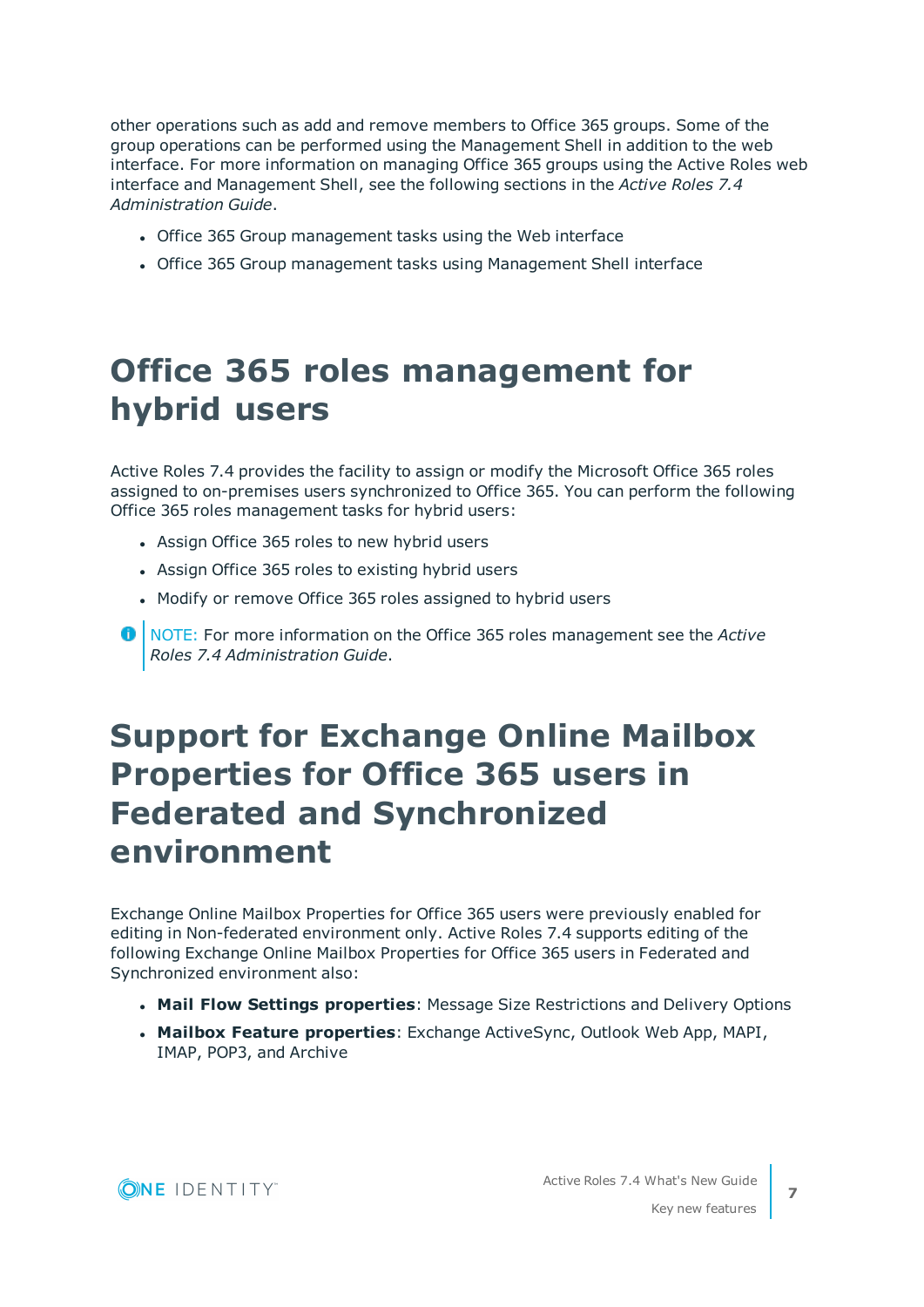- **· Delegation**: Send As, Full Access
- <span id="page-7-0"></span>**• Mail Settings: Messaging records Management**

## **Support for provisioning obects in SaaS products**

Active Roles provides support to connect to Starling Connect to manage the user provisioning and deprovisioning activities for the registered connectors. Using the Starling Join feature in Active Roles, you can connect to One Identity Starling.

On joining to Starling, the registered connectors for the user are displayed if the Starling Connect subscription exists. If the subscription does not exist, visit the Starling site for Starling Connect subscription. The displayed connectors are available for provisioning or deprovisioning of users or groups through Active Roles.

## <span id="page-7-1"></span>**Upgraded database configuration and installation**

Active Roles 7.4 provides default configuration of separate Management History and Configuration databases during installation of Active Roles. During Active Roles upgrade, if the Active Roles database is not split into configuration and management history databases, then the upgrade process by default creates a management history database. However, the management history data is not imported by default, and if required you may import the data from the earlier Configuration database. For more information on the impact, see *Upgrade issues* topic.

## <span id="page-7-2"></span>**Support for Azure AD Graph 1.6 for Active Roles Synchronization Services**

Active Roles 7.4 Synchronization Service now supports Directory schema extensions for Azure Graph API version 1.6. This enables you to view and select the extension attributes registered in the Azure subscription while selecting the attributes of an Azure object to perform the various CRUD activities.

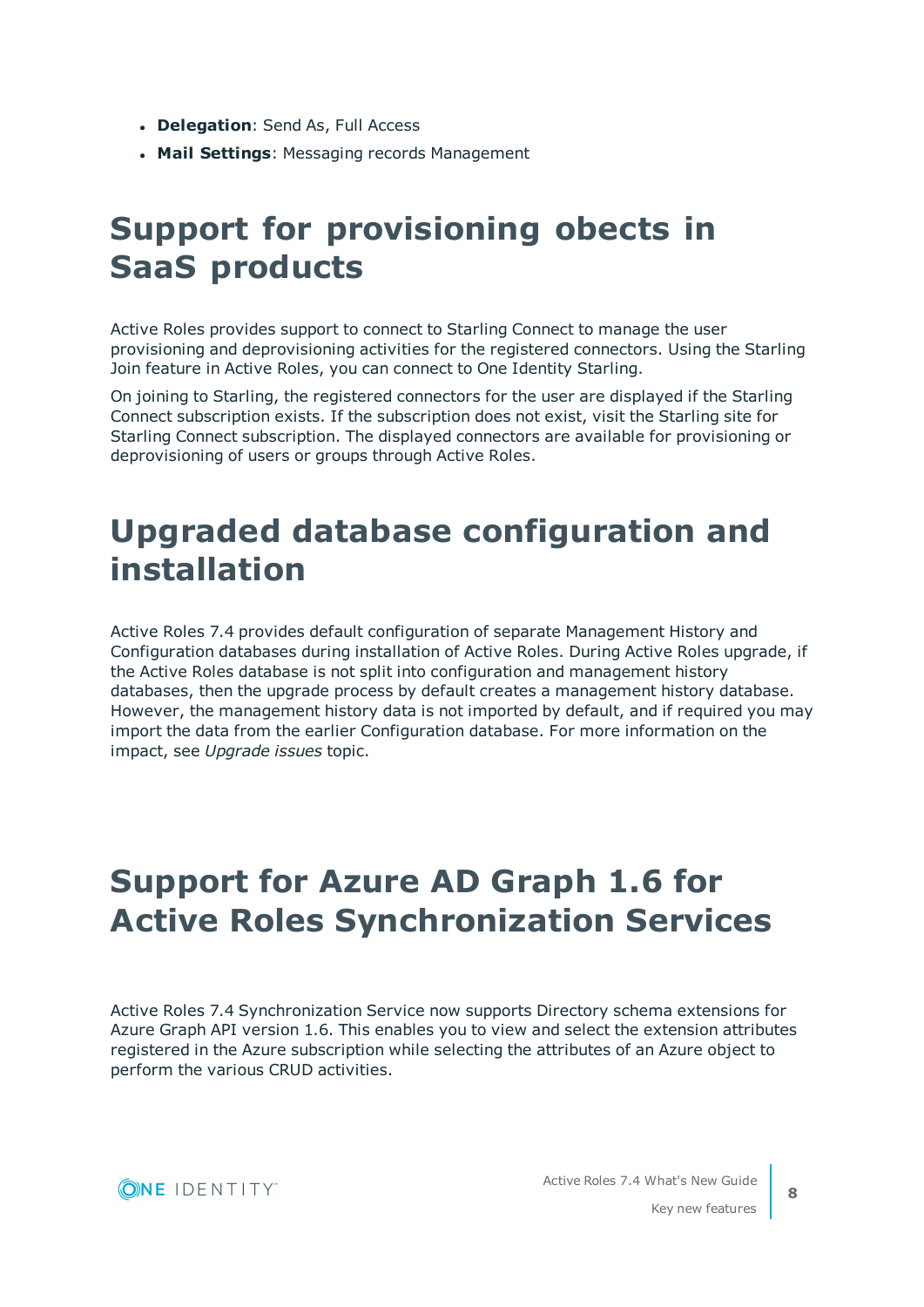## <span id="page-8-0"></span>**Support for Group Managed Service Account (gMSA) for Active Roles Service account**

Active Roles now allows you to administer group Managed Service Accounts. Introduced in Windows Server 2012, group Managed Service Account (gMSA) is a domain security principal whose password is managed by Windows Server 2012 domain controllers and can be retrieved by multiple systems running Windows Server 2012. Having Windows services use gMSA as their logon account minimizes the administrative overhead by enabling Windows to handle password management for service accounts. Group Managed Service Accounts provide the same functionality as Managed Service Accounts introduced in Windows Server 2008 R2 and extend that functionality over multiple servers.

Active Roles 7.4 version supports usage of Group Managed Service Account as Active Roles Service Account. For more information about using gMSA as a service account, see *Configuring gMSA as an Active Roles Service account* in the *Active Roles Administration Guide*.

## <span id="page-8-1"></span>**Bulk attributes operations for multiple users**

Active Roles 7.4 version allows you to perform operations on bulk attributes for multiple users at a time. The Web interface provides you the **Update object attributes** to perform bulk operations on selected attributes for multiple Active Roles users.

## <span id="page-8-2"></span>**Reset password for multiple user at a time**

Active Roles 7.4 version allows you to perform password reset operation for multiple users at a time as part of the batch operations using the Web interface.

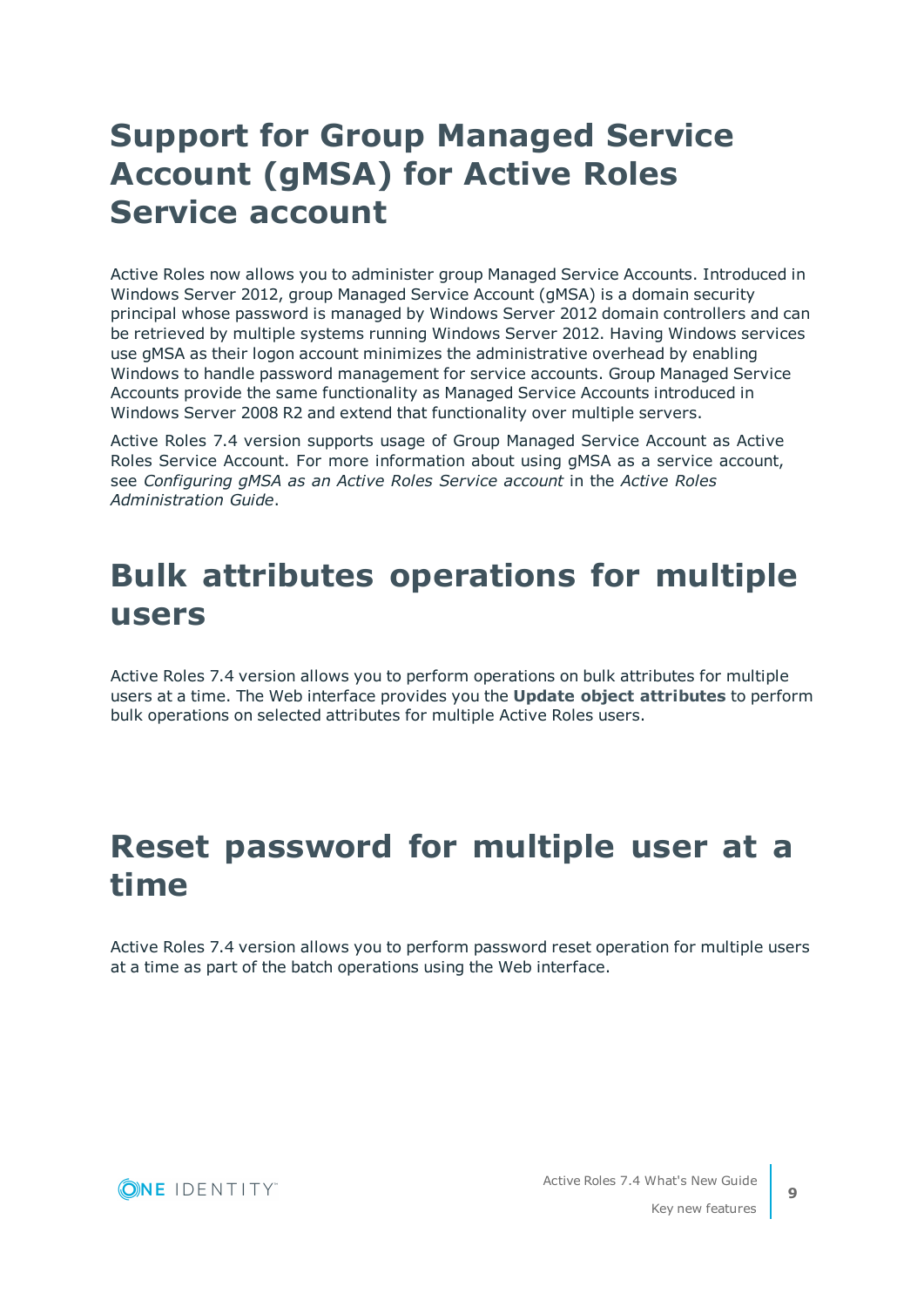## <span id="page-9-0"></span>**Support for Solution Intelligence**

Active Roles supports Solution Intelligence to monitor the web application and detect performance issues. Active Roles administrators can enable or disable the Solution Intelligence feature that supports intelligent collection of Active Roles solution usage data.

The telemetry data that is captured from Active Roles is sent to the Azure portal and can be accessed by the development team for analysis. In addition to the general telemetry data that is collected by Microsoft Azure, Solution Intelligence in Active Roles helps to capture the data about the Active Roles language pack usage by customers, referred to as Language pack telemetry and the area of bugs and issues referred to as the diagnostic telemetry.

## <span id="page-9-1"></span>**Support for logging in to MMC interface through 2FA authentication**

When a Starling 2FA enabled user tries to log in to the Active Roles MMC interface, the user is prompted to enter the Starling Two-factor token response. Based on the option selected by the user, the token response is provided through SMS, Phone Call or Push Notifications.

## <span id="page-9-2"></span>**Support for federated authentication**

Federated authentication allows you to federate user access by authenticating them against a certain set of rules, known as claims. The authentication ticket or the token is used to validate the user across multiple application, web sites, or IT systems.

Claims-based authentication is a method to acquire the user identity related information on both on-premises and cloud-based products. A single token is created based on the predefined claims to identify the users trying to access the applications or web site. After the identification of the user is complete, a security token service is used to identify the type of user.

Active Roles version 7.4 supports federated authentication with Security Assertion Markup Language (SAML), through which you can sign in to an application once using the single sign-on option and you are authenticated to access multiple applications.

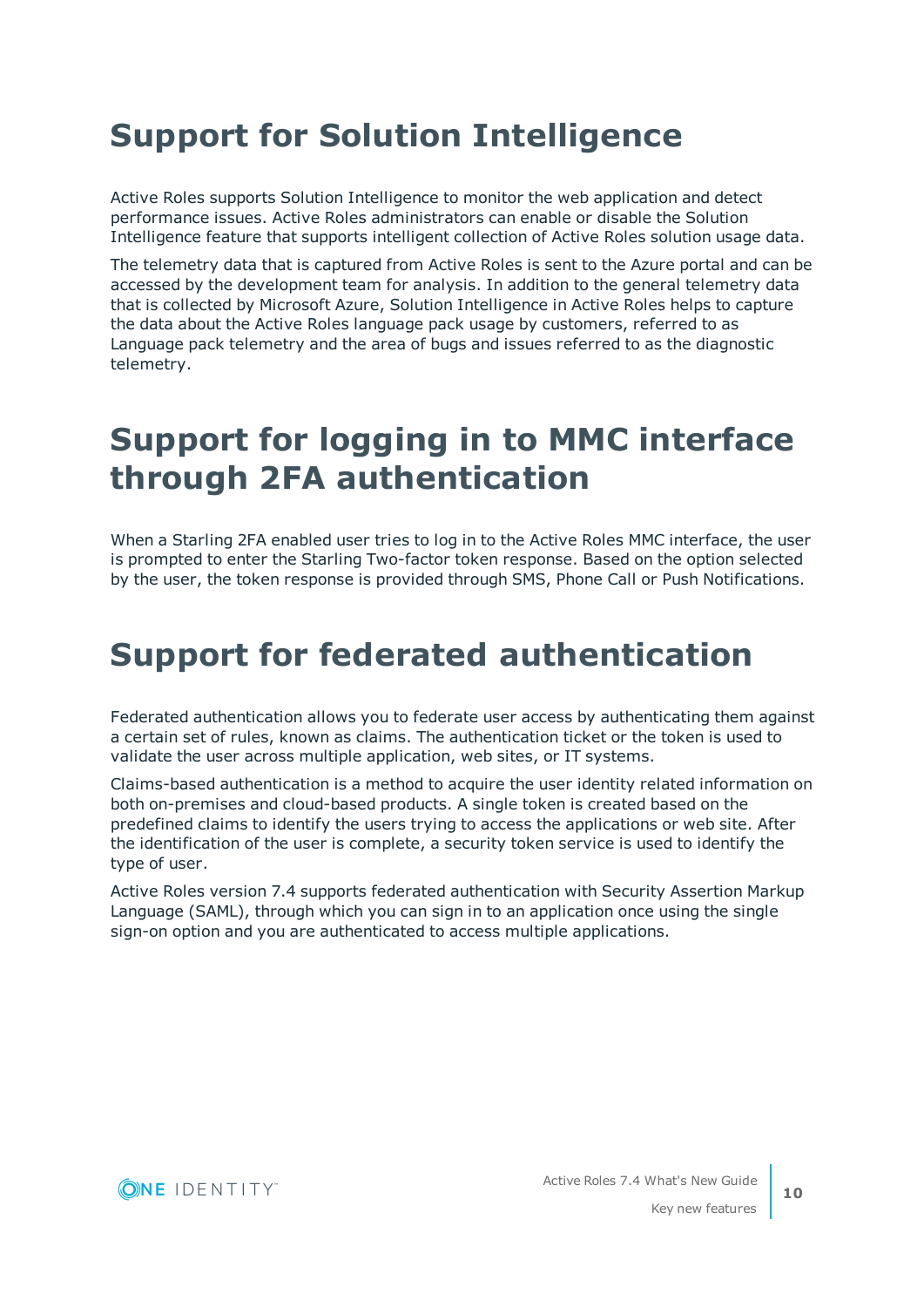## <span id="page-10-0"></span>**Support to provide product feedback from the Web Interface**

Active Roles now supports Feedback option on web site. Feedback option allows you to provide product feedback. This option is available only for Admin site and HelpDesk site. It can be enabled or disabled from **Global Settings**.

## <span id="page-10-1"></span>**Enhancements**

Active Roles 7.4 Release includes the following enhancements to some of the existing features:

- **.** Support for the **multiSubnetFailOver** feature of MS SQL Server to maximize internal availability.
- Support for the Security Identity Mappings functionality: Active Roles 7.4 Web interface is enhanced to support the Name Mappings functionality for Active Roles users, similar to the functionality available in Active Directory Users and Computers (ADUC) Snap-in .
- Workflow enhancements that enable you to add Azure or Office 365 modules in PowerShell and run the Office 365 services such as Skype for Business, Azure AD, Azure RM, AZ, and Sharepoint Powershell scripts within existing Active Roles workflows. For example, you can extend Active Roles capability by adding new Exchange online capability which is not supported in Active Roles out of the box. For more information, see the *Office 365 workflows* section in the *Administration Guide*.
- Support to restrict MMC interface access for a user: On installing Active Roles 7.4 on a computer, any user is enabled to log in to the MMC interface. For security reasons, one more layer of access restriction is added for the MMC interface. You can now set the Active Roles MMC interface user access using the Active Roles Configuration Center.
- <sup>l</sup> Enhancement of SPML operation to get ObjectSid to retrieve the value in the SID format along with the base64Binary format - In earlier versions of Active Roles, the SPML operation to retrieve properties of an object retrieved the ObjectSID properties in base64Binary format. The current release enables you to retrieve the ObjectSID properties in the SID format also.
- Creation of OneDrive for Azure AD users using OneDrive Provisioning Policy. Provisioning access to OneDrive for Azure AD users is controlled or restricted by creating a new provisioning policy and applying the policy to the Organizational Unit. Active Roles uses a scheduled task to provision OneDrive for Azure AD users for whom the OneDrive provisioning was not successful during user creation.
- Configuring secure communication for Active Roles Web interface: By default, Active Roles users connect to the Web interface using HTTP protocol, which does not encrypt the data during communication. However, it is recommended to use a HTTPS

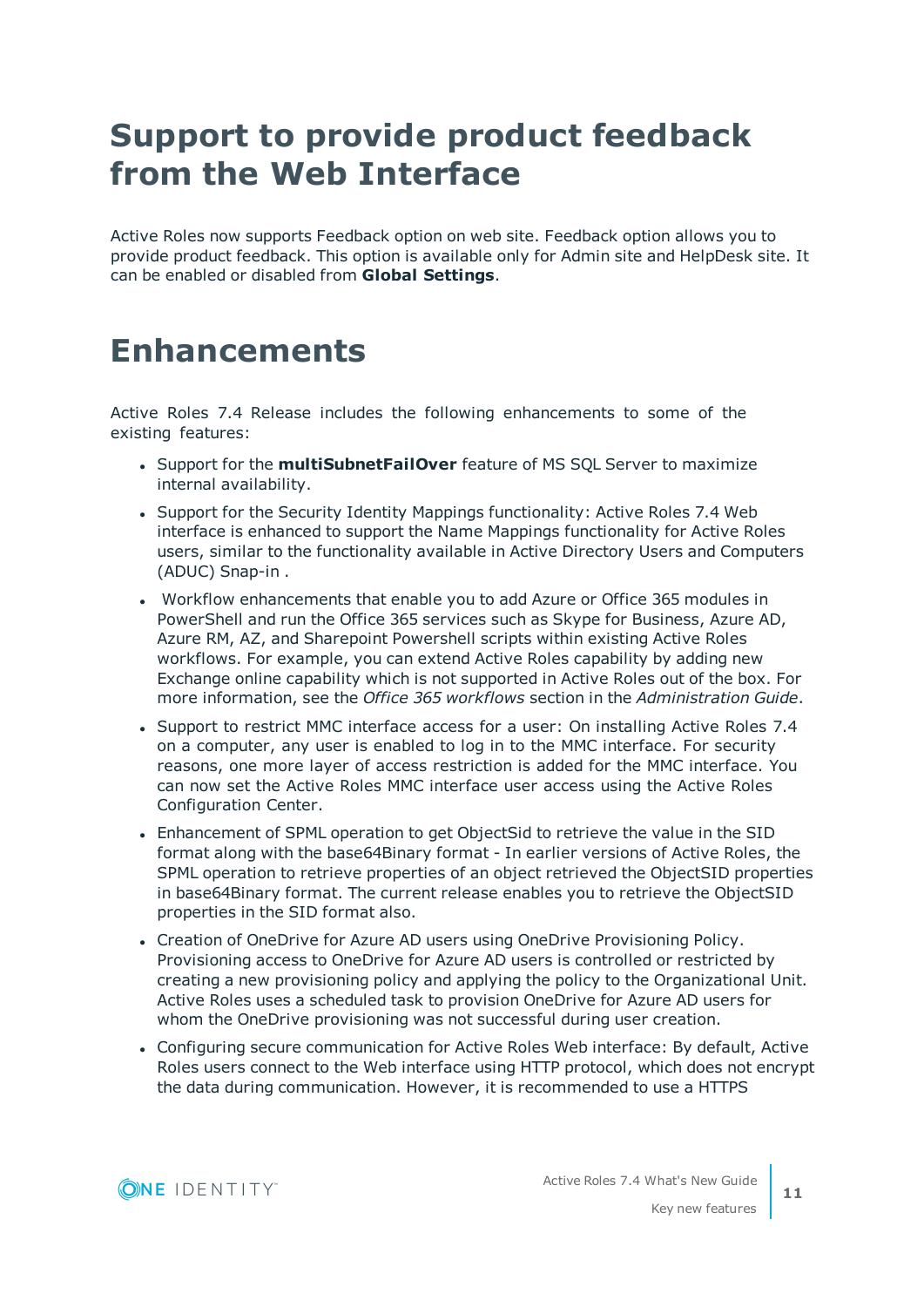protocol to transfer data securely over the web. You can use the Force SSL Redirection option in the Configuration Center to enable secure communication over HTTPS for the Web interface on local or remote servers.

- Support to modify the following Exchange Online properties in Synchronized Identity and Federated environments using the Active Roles Web interface. In the previous versions, the Exchange online properties were restricted from modification in Federated and Synchronized Identity environments:
	- Archive mailbox
	- Message records management
	- Mail flow settings
	- Email address
- Creation and modification of Remote Mailbox for hybrid users
- Support has been added for the following connectors through the Synchronization Service:

#### **Table 1: New connectors and supported versions**

| <b>Connectors</b>        | <b>Supported version</b>                                                                              |
|--------------------------|-------------------------------------------------------------------------------------------------------|
| Generic LDAP Connector   | Version 3                                                                                             |
| MY SQL Connector         | MySQL database hosted on MySQL<br>Community Server MySQL 8.0.12                                       |
| Open LDAP Connector      | Version 3                                                                                             |
| <b>IBM Db2 Connector</b> | IBM Db2 11.5 Edition for Windows                                                                      |
| Salesforce Connector     | Internet access to the data system you<br>want to participate in data synchron-<br>ization operations |
| Service now Connector    | Internet access to the data system you<br>want to participate in data synchron-<br>ization operations |
| <b>RACF Connector</b>    | Version 1.13 or later. Optionally with<br>LDAPX exit version 2.10 or later                            |

- **O** NOTE: For information on the new connectors added to the Synchronization Service, see the Quick Connect guides for Cloud Systems, Base systems, and RACF connector are available with the Active Roles product documentation. The Quick Connect branding style is retained for the Quick Connect guides available in the ARS 7.4 release.
	- Restructured product documentation for Active Roles. Documentation set now consists of the following guides:

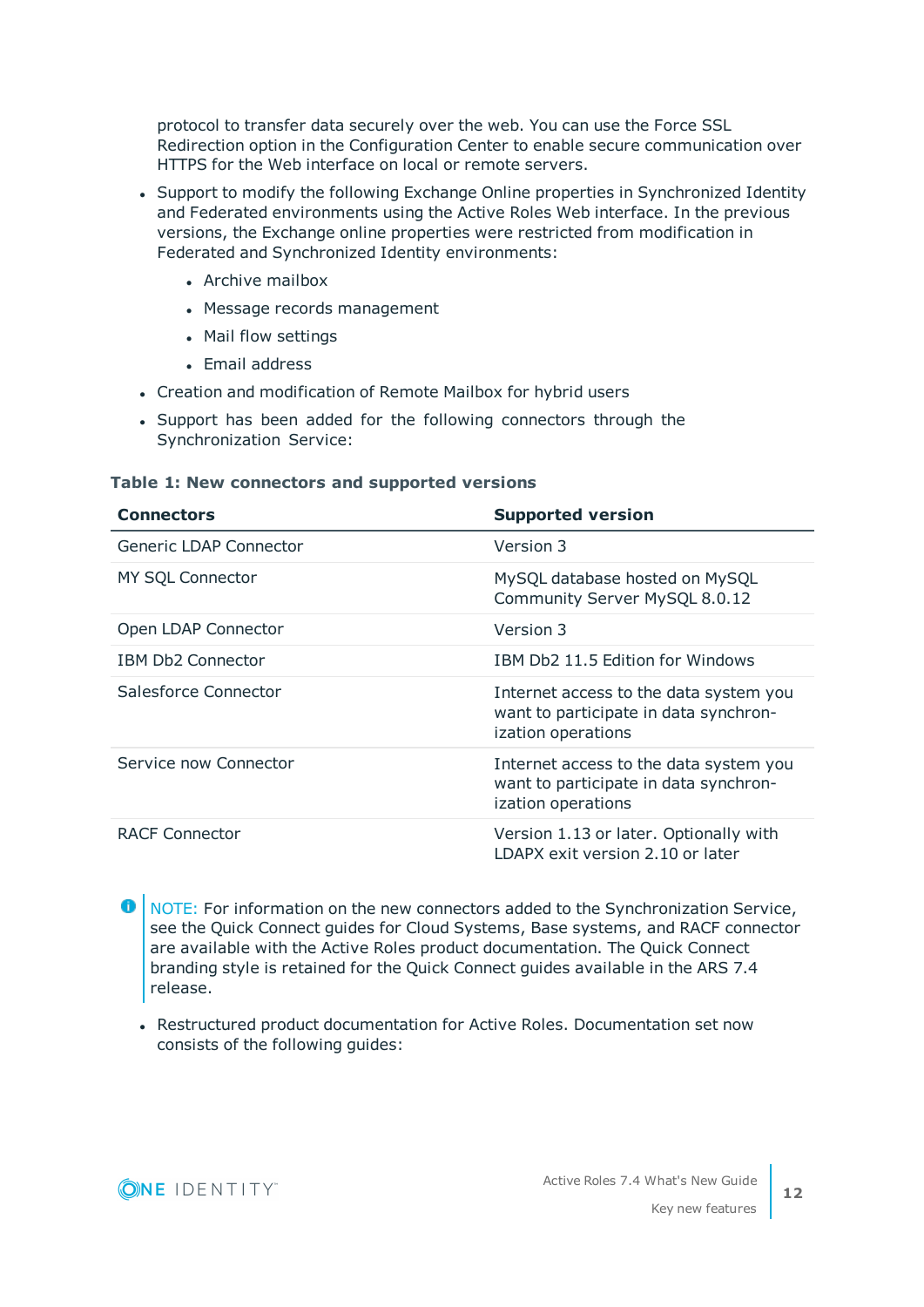- a. Administration Guide
- b. Evaluation Guide
- c. Feature Guide
- d. Predefined Access template Guide
- e. Quick Start
- f. Release Notes
- g. Solutions Guide
- h. Synchronization Service Guide
- i. User's Guide
- j. Web Interface Admin Guide
- k. Web Interface User's Guide
- l. Whats New Guide
- m. Diagnostics Tools Release Notes
- n. How-to Guide
- o. Add-on Manager Readme

The following guides from earlier releases are deprecated and the content is made available in the documents available for the current release:

- Management Pack for SCOM
- Configuration transfer Wizard Guide
- Exchange Resource Forest Management Guide
- Skype for Business Guide
- SPML Guide
- Azure AD and Office 365 Administration Guide
- Replication Guide
- Product Overview Guide

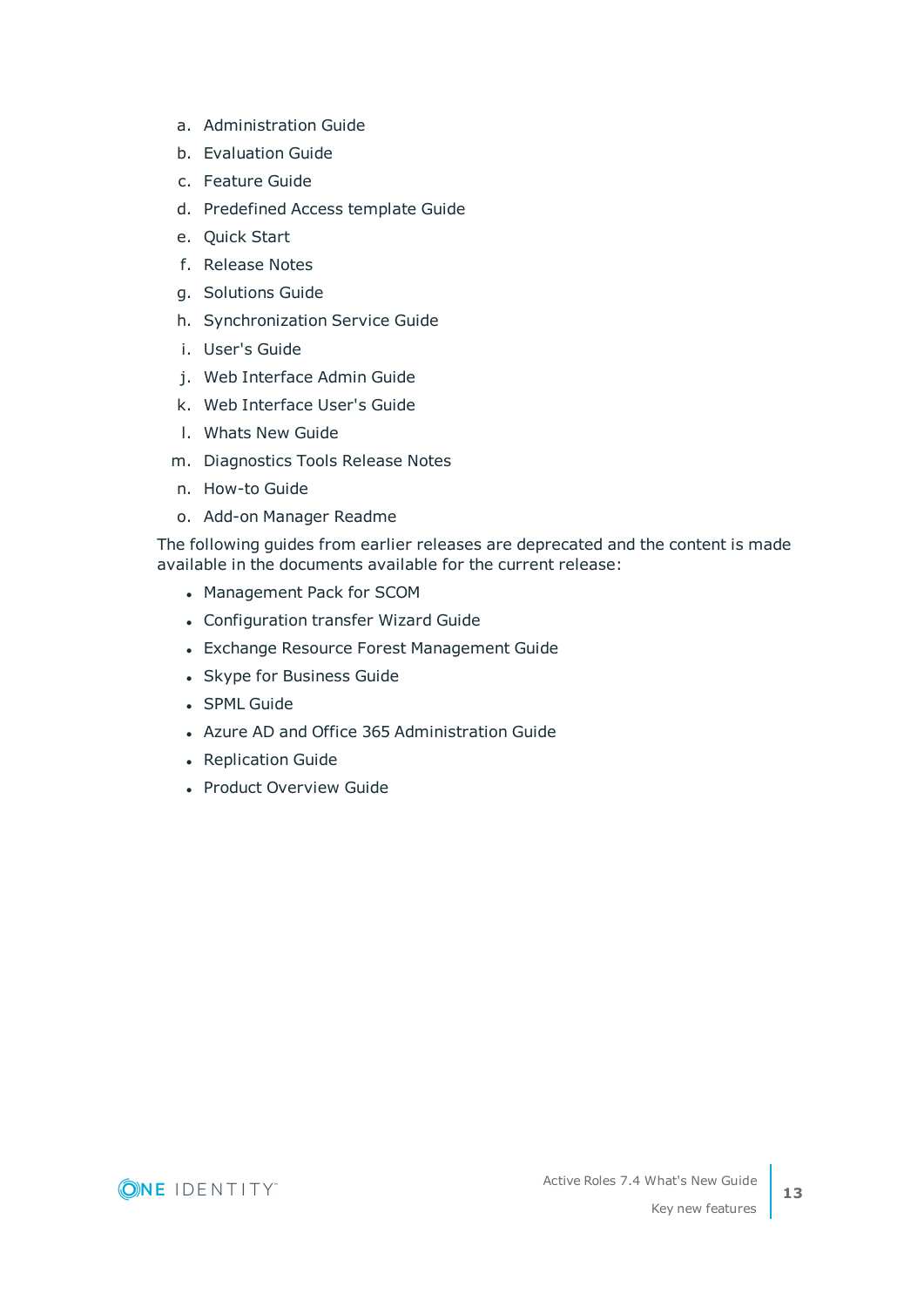# **Upgrade issues**

<span id="page-13-0"></span>The upgrade process of the Administration Service has impact on the following:

- Replication
- Custom Solutions
- Unmanaged domains
- Add-on components
- Management history data

### <span id="page-13-1"></span>**Impact on Active Roles replication**

The upgrade process of the Administration Service does not preserve the replication settings. An upgrade can only be performed if the Administration Service is not configured for replication. Before upgrading the Administration Service, you should ensure that its database server is not configured as a Subscriber or Publisher. Replication for the new Administration Service needs to be configured after the upgrade.

### <span id="page-13-2"></span>**Impact on custom solutions**

An upgrade of Active Roles components may affect custom solutions that build upon the functions of Active Roles. Custom solutions (such as scripts or other modifications) that work fine with the earlier version of Active Roles may cease to work after the upgrade. Prior to attempting an upgrade, test the existing solutions with the new version of Active Roles in a lab environment to verify that the solutions continue to work. For any compatibility issues arising during the test process, contact One Identity Software Professional Services for paid assistance with those solutions.

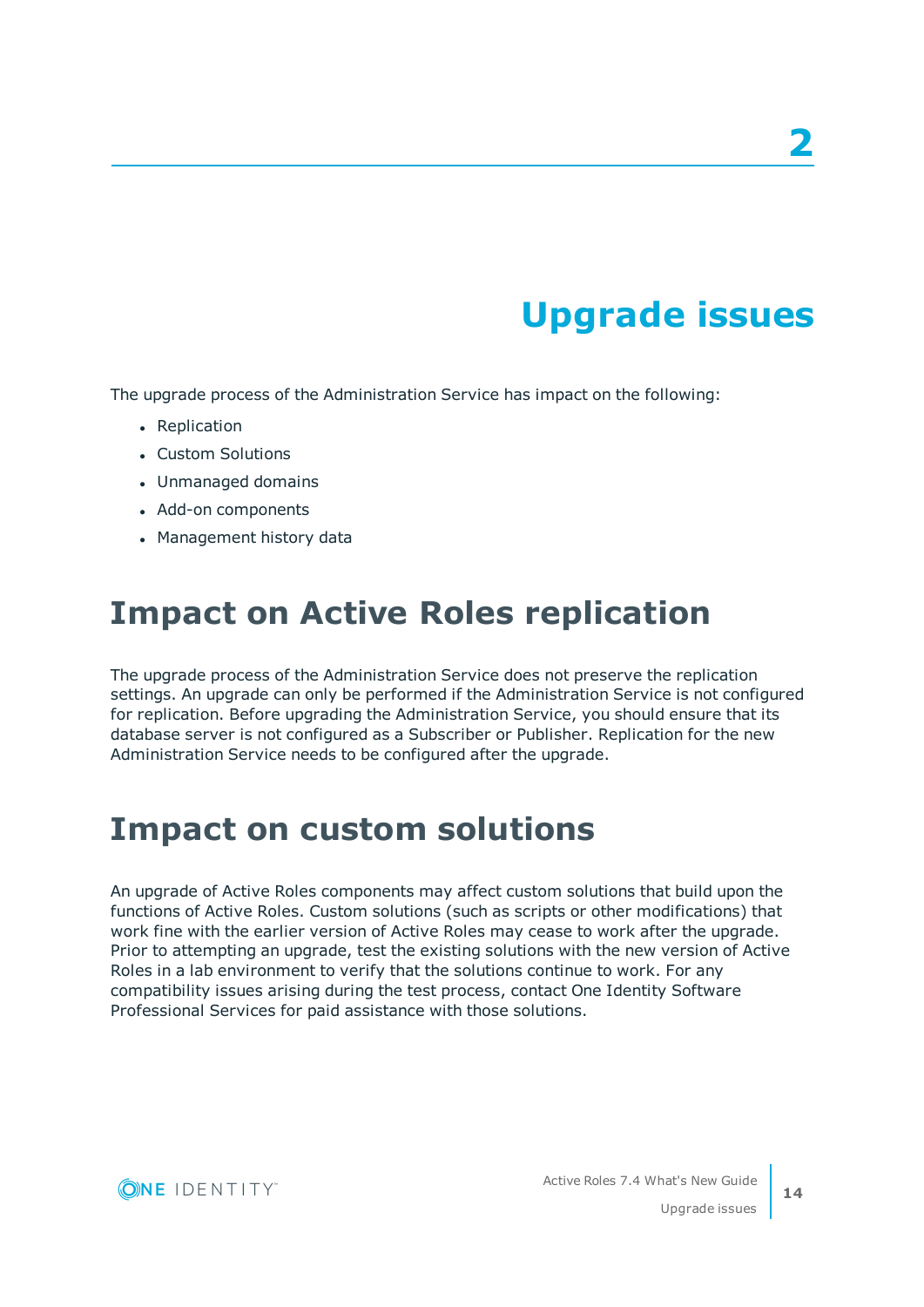## <span id="page-14-0"></span>**Impact on unmanaged domains**

Upgrade of the Administration Service converts unmanaged domains to regular managed domains. If you have any domains registered as unmanaged domains with Active Roles version 6.8 or earlier, then, after the upgrade, you will need to make them unmanaged by applying the built-in Policy Object **Exclude from Managed Scope**. For further information and instructions, see "Configuring an unmanaged domain" in the Active Roles Administration Guide.

## <span id="page-14-1"></span>**Impact on add-ons**

After an upgrade of Active Roles components to the latest version, the add-ons which were supported in the earlier versions of Active Roles, cease to work. Hence, it is recommended to uninstall the add-ons prior to the upgrade of Active Roles.

<span id="page-14-2"></span>

### **Impact on management history data**

Configuration databases during installation of Active Roles. During Active Roles upgrade, if the Active Roles database is not split into configuration and management history databases, then the upgrade process by default creates a management history database. However, the management history data is not imported by default, and if required you may import the data from the earlier Configuration database.

 $\bullet$ IMPORTANT: The Management History data is not migrated to the new database during the upgrade. The data has to be imported manually into the database.

After you import the change history information, the Management History database has the following details:

- All managed objects change history includes the Properties modified during the operation, Workflow, and policy executed with operation
- User Activity information
- Automation Workflow Run history
- Temporal Group membership scheduler job status and its details to Add or Remove membership from the Temporal Group
- Workflow Approval tasks status includes Pending, Completed, and Paused
- Deprovision and UndoDeprovision object Results. If Deprovision object result does not exist in Management History database then UndDeprovision operation fails.

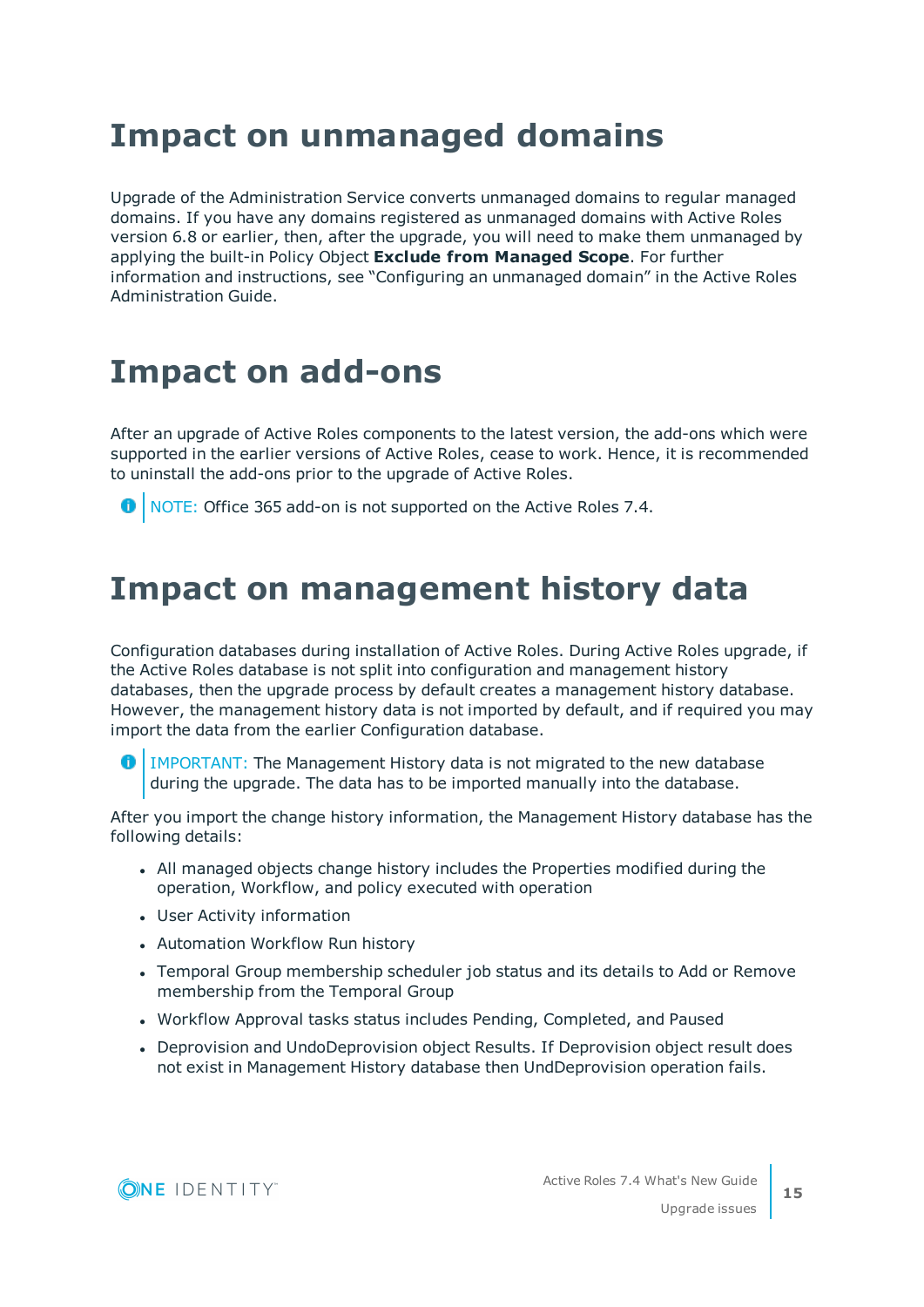For more information on Upgrading to Active Roles 7.4 from 7.0.x or later using in-place upgrade method on the Active Roles Quick Start Guide.

**O** NOTE: The reports produced by the Change History or User Activity command include information only about the changes made using a certain group of Administration Services, that share a common database from the connected management history database. If the Change History data is not imported from the previously available database, the data is not displayed in the new Management History database.

Operations that are dependent on Approval Workflow, Temporal Group Memberships, and Undo Deprovisioning features might not work consistently on the client interfaces. Without importing the information between the previously available Management History and the new Management History data, such as, a task created by one of the Old Administration Services may not be present on the new Administration Services.

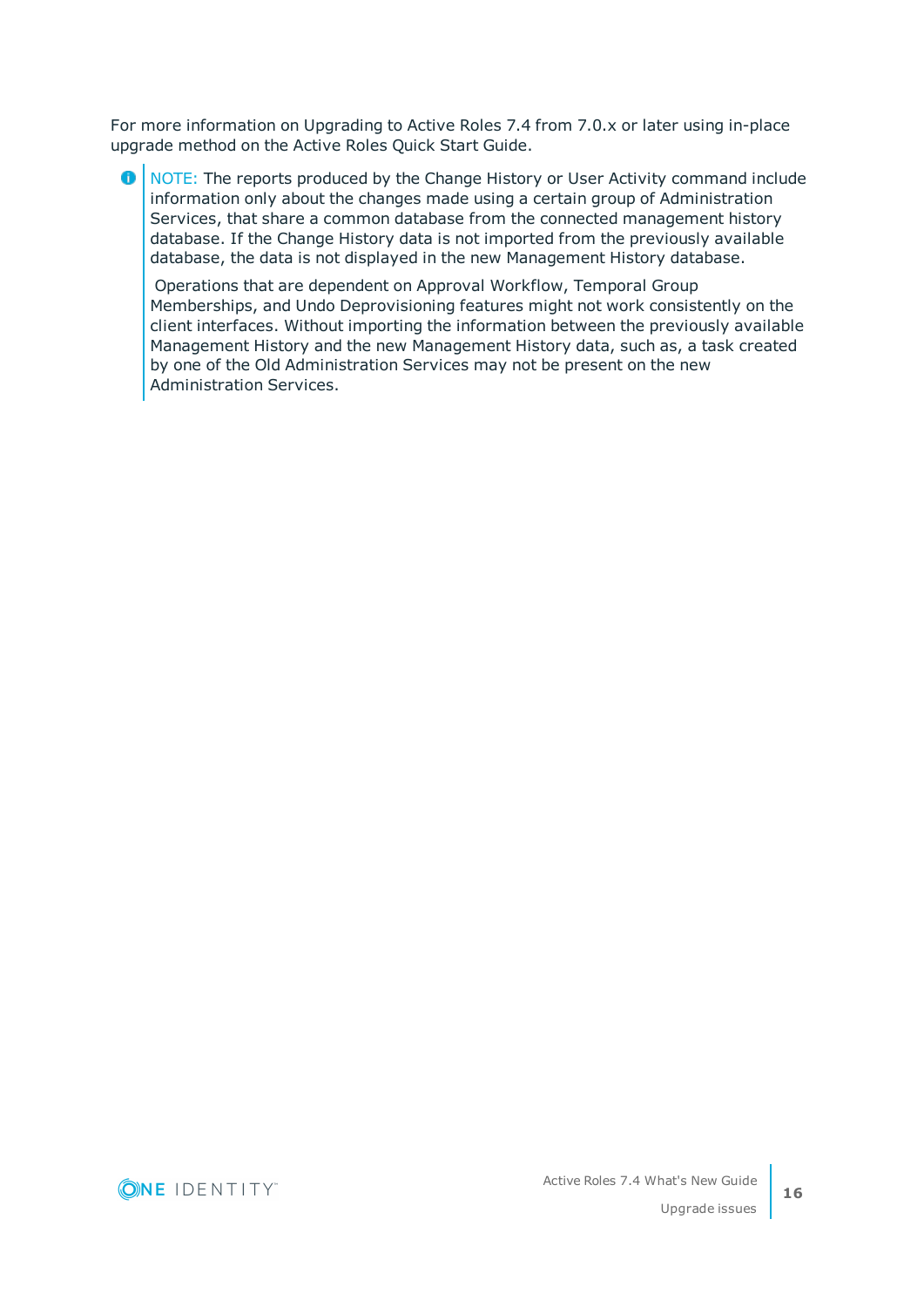# **Glossary**

## **Glossary**

### <span id="page-16-0"></span>**A**

#### **Access Control**

A security mechanism that determines which operations a user, group, service, or computer is authorized to perform on a computer or on a particular object, such as a file, printer, registry key, or directory service object.

#### **Access Control Entry (ACE)**

An entry in an object's discretionary access control list (DACL) that grants permissions to a user or group. An ACE is also an entry in an object's system access control list (SACL) that specifies the security events to be audited for a user or group.

### **Access Control List (ACL)**

A list of security protections that apply to an entire object, a set of the object's properties, or an individual property of an object. There are two types of access control lists: discretionary and system

#### **Access Mask**

In an access control entry (ACE) of the access control list (ACL) associated with an object, a 32-bit value specifying the operations allowed, denied, or audited when the SID-holder accesses the object.

#### **Access Template**

Each access template represents a stand-alone collection of access masks. When an access template is applied to a network object in relation to a given trustee, the entire collection of access masks is translated into a set of access control entries in the object's access control list, with each entry containing the trustee's security identifier and one of the access masks extracted from the access template. When an access template is modified, all the access control entries created by applying that access template are modified accordingly.

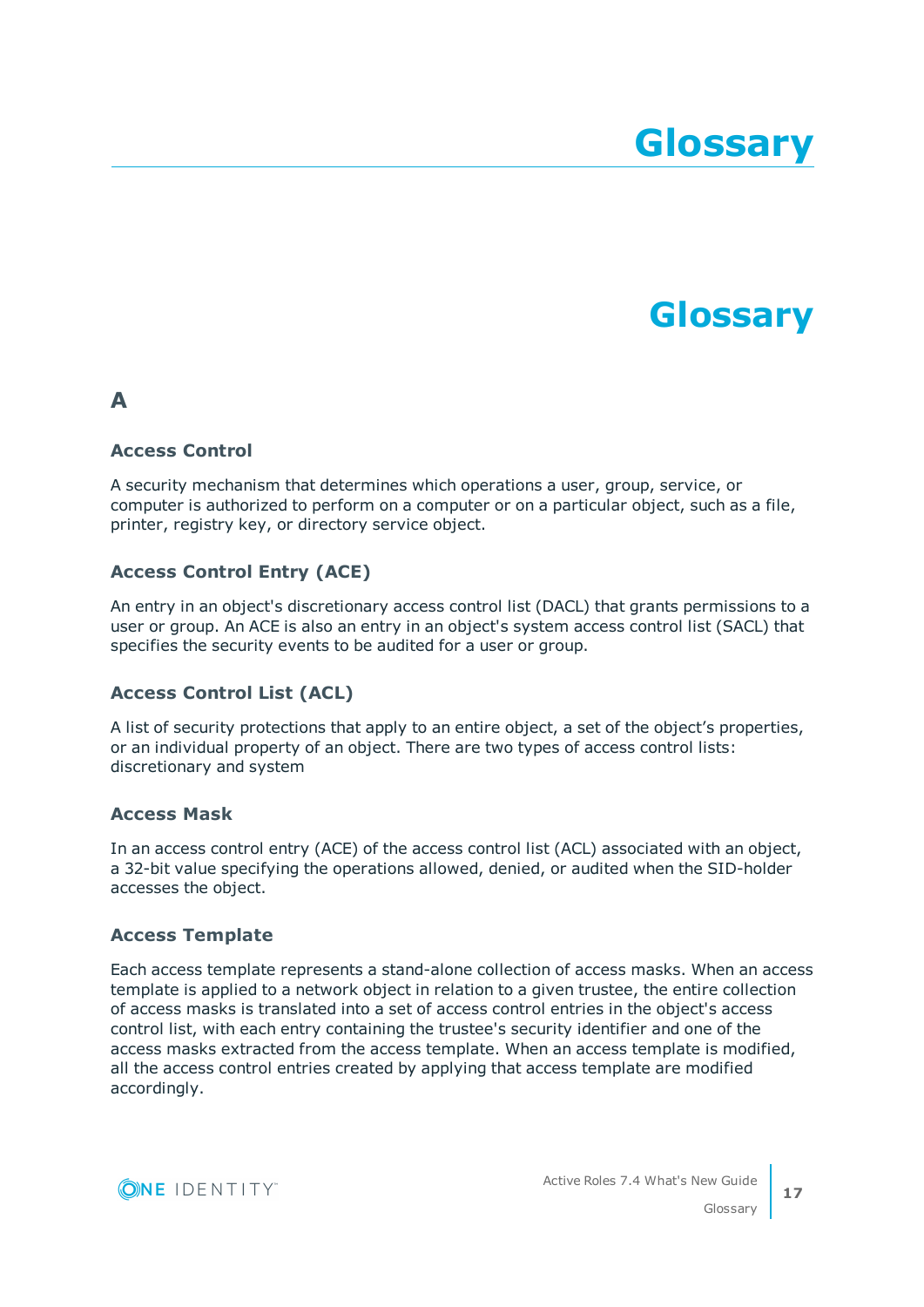#### **Active Directory**

The Windows-based directory service. Active Directory stores information about objects on a network and makes this information available to users and network administrators. Active Directory gives network users access to permitted resources anywhere on the network using a single logon process. It provides network administrators with an intuitive, hierarchical view of the network and a single point of administration for all network objects.

#### **Active Directory Schema**

The Active Directory schema defines the set of all object classes and attributes that can be stored in the directory. For each object class, the schema defines what attributes an instance of the class must or may have and specifies the legal parents of the class. The Active Directory schema is stored in the directory as specific schema objects that are protected with access control. Schema objects can be accessed and updated dynamically.

#### **Administration Service**

A core component of Active Roles, the Administration Service manages requests to network data sources. It validates requests, performs administrative tasks, and enforces administrative policies.

#### **Administrator**

In the Windows Server family, a person who is responsible for setting up and managing local computers, stand-alone servers, member servers, or domain controllers. An administrator sets up user and group accounts, assigns passwords and permissions, and helps users with networking problems. Administrators can be members of the Administrators group on local computers or servers. A person who is a member of the Administrators group on a local computer or server has full access to that computer or server and can assign access control rights to users as necessary. Administrators can also be members of the Domain Admins group on domain controllers and have full control over user and computer accounts residing in that domain.

### **C**

#### **Cache**

For Administration Service, a special pool in memory in which directory object data are held for quicker access. Administration Service updates the data in the cache immediately after a modification in Active Directory occurs, thereby ensuring that the cached data is always current and correct. For better performance, Administration Service only refreshes the data that is actually changed in Active Directory, achieving the real-time update of the cached data.

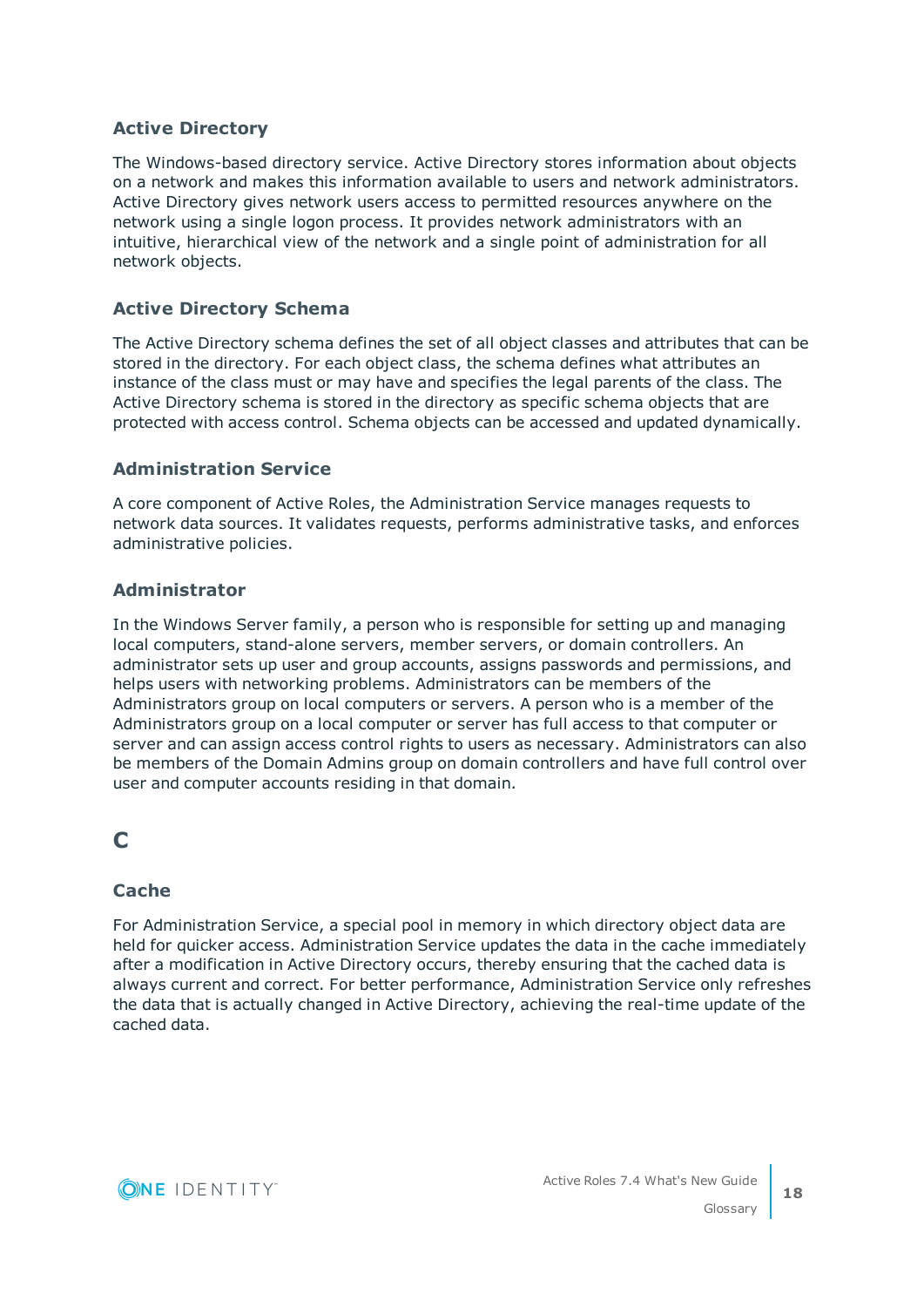#### **Collection**

A set of network objects defined by membership rules. For example, a Managed Unit is a collection. The same object can be a member of more than one collection.

#### **Computer Name**

Computer names define computers to a network. Each computer name cannot be the same as any other computer or domain name in the network. A valid computer name contains letters (a-z, A-Z), numbers (0-9), and hyphens (-), but no spaces or periods (.). In addition, it may not consist solely of numbers.

#### **Computer Resource**

A computer system itself, or a network component that resides on a computer system, such as a service, share, printer, print job, connected user, or open file.

See also *Network Object* and *Directory Object*.

#### **Configuration**

See *Directory Partition*.

#### **Console Tree**

The left pane in Microsoft Management Console (MMC) that displays the items contained in the console. The items in the console tree and their hierarchical organization determine the capabilities of a console.

See also *Microsoft Management Console (MMC)* and *Details Pane*.

#### **Container**

An object that can logically contain other objects. The objects created or placed in a container object are referred to as the container's child objects, and the container object is referred to as their parent object. For example, an Organizational Unit is a container object. An object can have only one parent container.

#### **Cross-Site Request Forgery (CSRF)**

Cross-Site Request Forgery (CSRF) is an attack that forces an end user to execute unwanted actions on a web application in which they're currently authenticated. CSRF attacks specifically target state-changing requests, not theft of data, since the attacker has no way to see the response to the forged request. With a little help of social engineering (such as sending a link via email or chat), an attacker may trick the users of a web application into executing actions of the attacker's choosing. If the victim is a normal user, a successful CSRF attack can force the user to perform state changing requests like transferring funds, changing their email address, and so forth. If the victim is an administrative account, CSRF can compromise the entire web application.

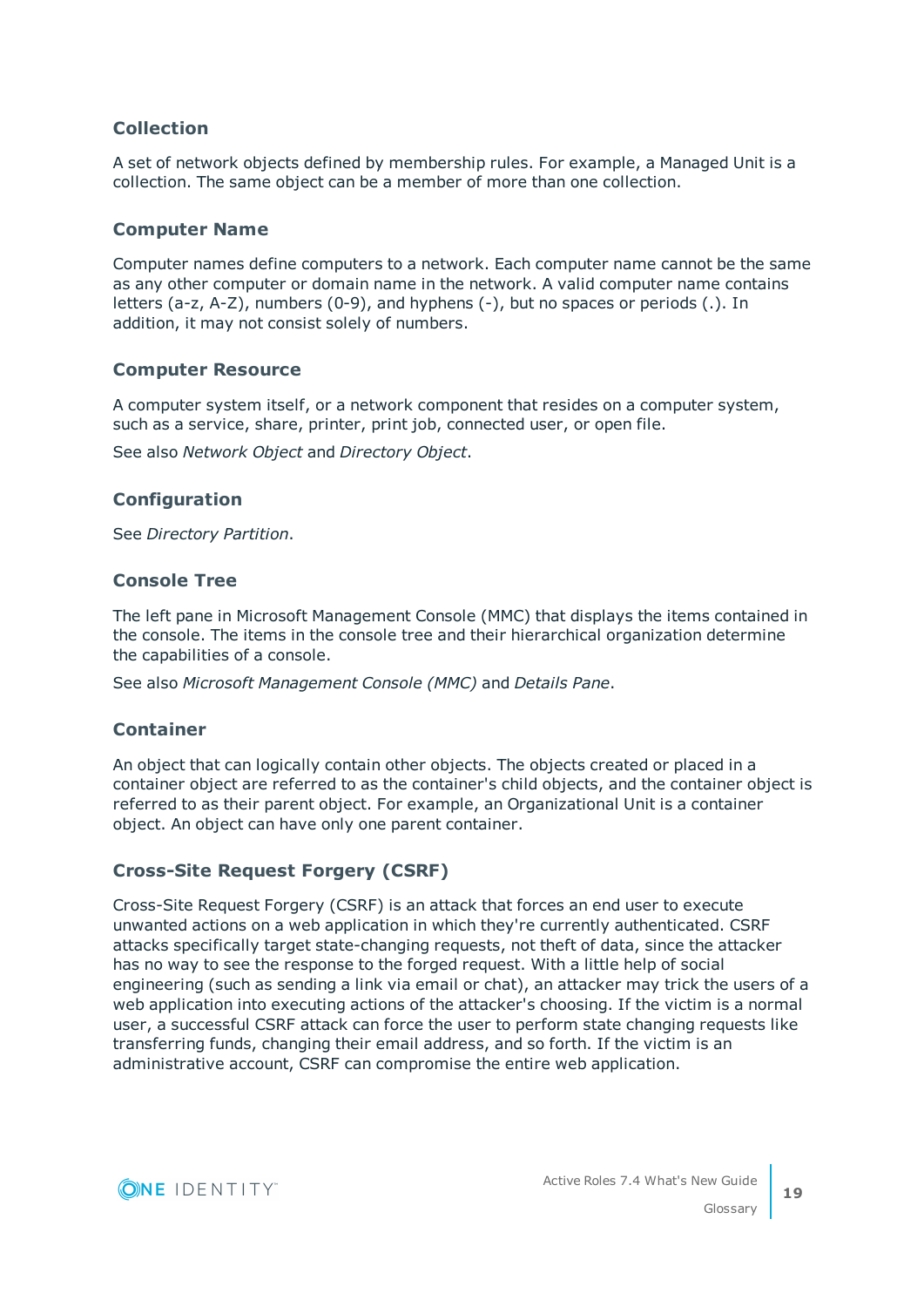#### **Cross-site Scripting (XSS )**

Cross-Site Scripting (XSS) attacks are a type of injection, in which malicious scripts are injected into otherwise benign and trusted websites. XSS attacks occur when an attacker uses a web application to send malicious code, generally in the form of a browser side script, to a different end user. Flaws that allow these attacks to succeed are quite widespread and occur anywhere a web application uses input from a user within the output it generates without validating or encoding it.

### **D**

#### **Delegate Administrative Control**

To assign responsibility for management and administration of a collection of network objects to an individual user or a group of users.

#### **Delegated Administrator**

See *Trustee*.

#### **Details Pane**

The right pane in Microsoft Management Console (MMC) that displays details for the selected item in the console tree. The details can be a list of items or they can be administrative properties, services, and events that are acted on by a snap-in.

See also *Console Tree*, *Microsoft Management Console (MMC)*, and *Snap-in*.

#### **Directory Database**

The physical storage for each replica of Active Directory. Also called the *store*.

See also *Active Directory*.

#### **Directory Object**

Any object stored in Active Directory or other directory service. A directory object is described by a distinct, named set of attributes. For example, the attributes of an Active Directory user object might include the user's first name, last name, and e-mail address.

See also *Network Object*.

#### **Directory Partition**

Active Directory is made up of one or more partitions (naming contexts). Each partition represents a contiguous sub-tree that is replicated as a unit to other domain controllers in the forest. In Active Directory, a single server holds at least three directory partitions: schema (class and attribute definitions for the directory), configuration (replication topology and related metadata), and domain (sub-tree that contains the per-domain objects for one domain).

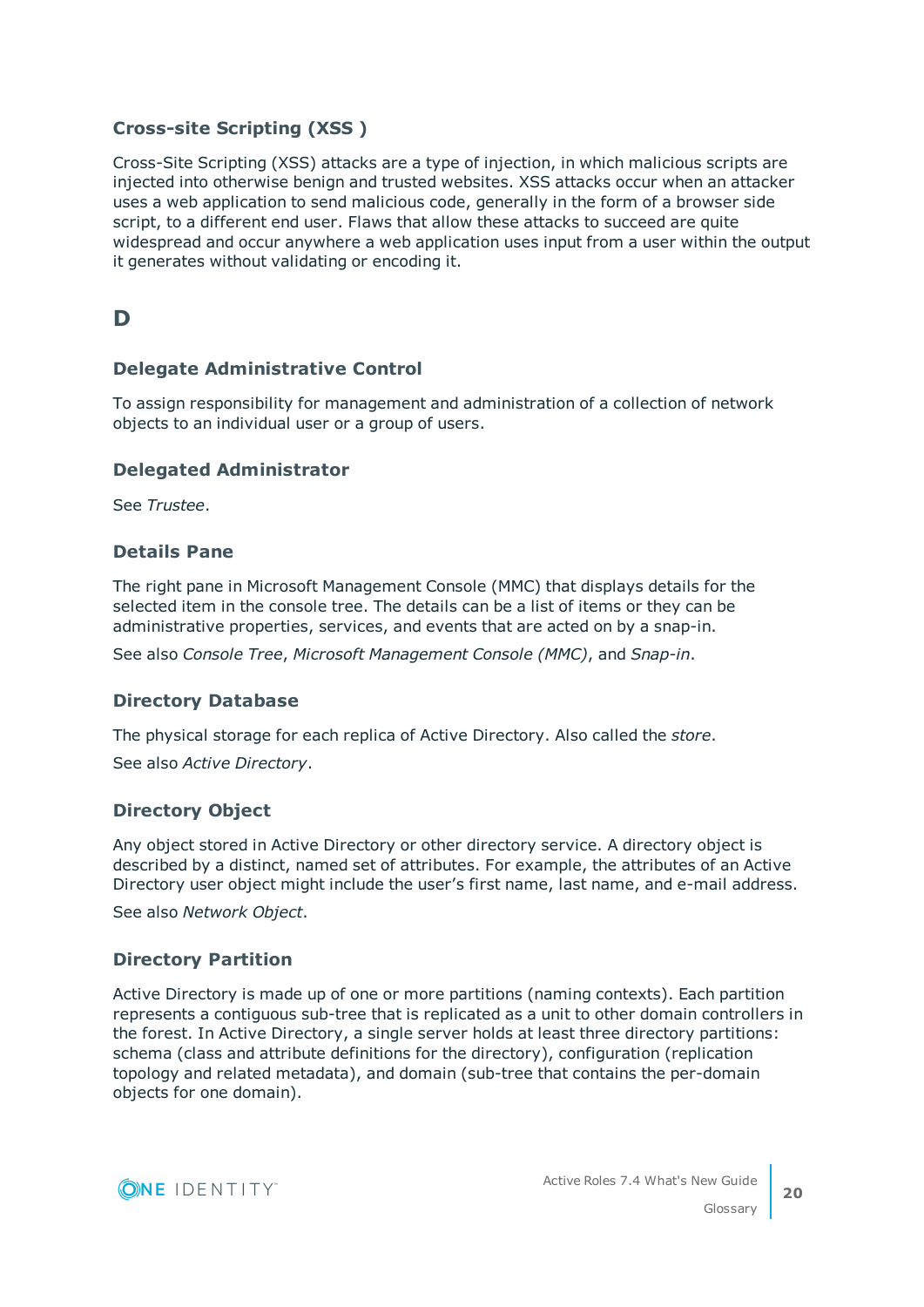#### **Domain**

In Active Directory, a collection of computer, user, and group objects defined by the administrator. These objects share a common directory database, security policies, and security relationships with other domains.

#### **Domain Controller**

In an Active Directory forest, a server that contains a writable copy of the Active Directory database, participates in Active Directory replication, and controls access to network resources. Administrators can manage user accounts, network access, shared resources, site topology, and other directory objects from any domain controller in the forest.

#### **Domain Local Group**

A security or distribution group that can contain universal groups, global groups, other domain local groups from its own domain, and accounts from any domain in the forest. Domain local security groups can be granted rights and permissions on resources that reside only in the same domain where the domain local group is located.

See also *Group*.

#### **Domain Tree**

In Active Directory, a hierarchical structure of one or more domains, connected by transitive, bidirectional trusts, that forms a contiguous namespace. Multiple domain trees can belong to the same forest.

See also *Forest*.

### **E**

#### **Explicit Permissions**

Explicit permissions are those that are defined directly on an object. Explicit permissions are defined either automatically when the object is created, or by user action. For example, when a user account is created, the permissions on it are explicit permissions.

See also *Permissions* and *Inherited Permissions*.

### **F**

#### **Fault Tolerance**

The ability of a software product to ensure data integrity when hardware failures occur. Active Roles provides fault tolerance through multi-muster replication of the data individually stored by each of a number of Administration Services.

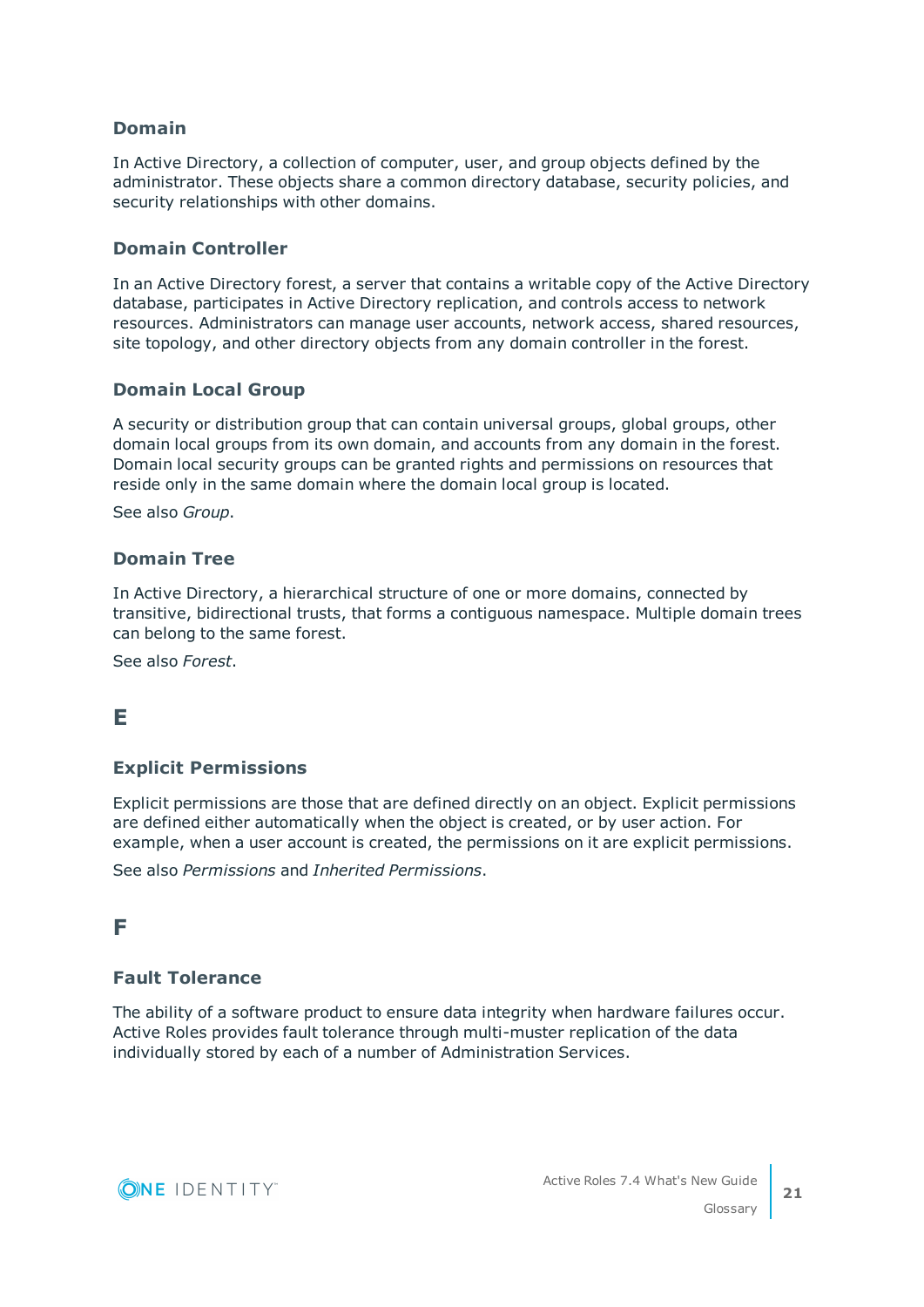#### **Forest**

One or more Active Directory domains that share the same class and attribute definitions (schema), site and replication information (configuration), and forest-wide search capabilities (global catalog). Domains in the same forest are linked with two-way, transitive trust relationships.

### **G**

#### **Global Catalog**

A server that holds a partial replica of every user-naming context in Active Directory. The Global Catalog also contains the schema and configuration naming contexts. The attributes in the Global Catalog are those most frequently used in search operations and those attributes that are required to locate a full replica of the object. The Global Catalog enables users and applications to find objects in Active Directory given one or more attributes of the target object, without knowing what domain holds the object.

#### **Global Group**

A global group can be granted permissions and rights for the domain controllers of its own domain, for other members of its own domain, and for trusting domains. A global group can become a member of local groups in any of these domains. However, it can contain user accounts only from its own domain. Only domain controllers maintain global groups.

See also *Group*.

#### **Group Name**

A group name must be unique among groups and user accounts in the domain. A valid group name contains letters (a-z, A-Z), numbers (0-9), and special characters, except for the following:

 $/ \setminus \lceil \cdot \rceil$ :;  $| = 0, + * ? < 1$ 

#### **Group**

A collection of users, computers, contacts, and other groups. Groups can be used as security or as e-mail distribution collections. Distribution groups are used only for e-mail. Security groups are used both to grant access to resources and as e-mail distribution lists.

See also *Domain Local Group*, *Global Group*, *Local Group*, and *Universal Group*.

### **H**

#### **Home Folder (Home Directory)**

The home folder is a folder that is accessible to the user and can contain files and programs for that user. A network home folder can be assigned to an individual user or

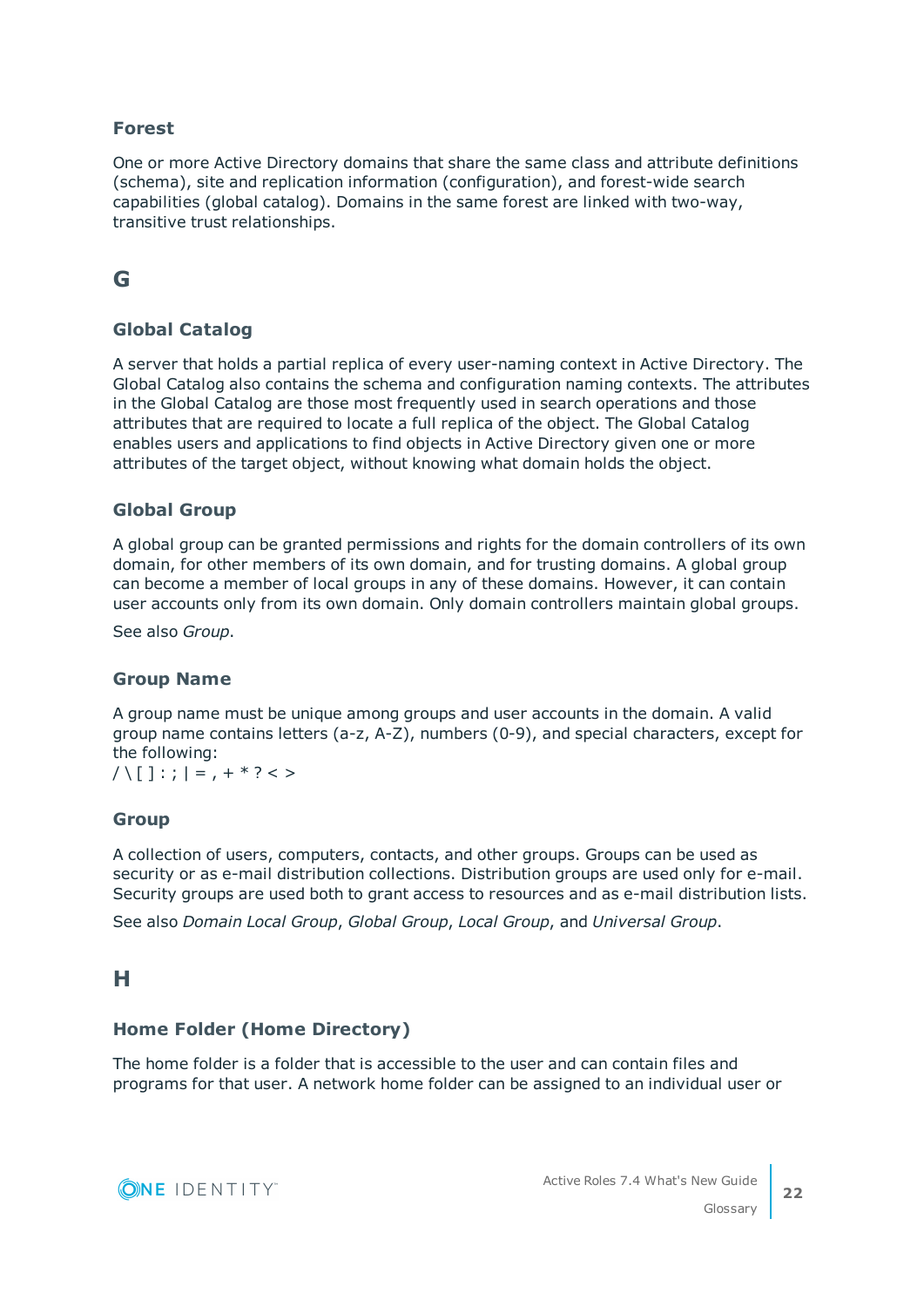can be shared by many users. If no local or network home folder is assigned, the default local home folder is located on the drive on the user's computer.

#### **Hybrid**

Hybrid environment refers to an environment which uses a mix of on-premises Active Directory and Azure Active Directory and allows synchronization of objects from the onpremises AD to the Azure AD.

### **I**

#### **Inherited Permissions**

Inherited permissions are those that are propagated to an object from a parent object. Normally, an object inherits the permissions from the container where that object is placed. For example, when an object is created or moved in an Active Directory organizational unit (OU), the object automatically inherits the permissions from that OU. Defined on a parent object, inherited permissions can only be modified by changing the parent object's permission settings.

In Active Roles, permissions defined on a managed unit or inherited by a managed unit are also inherited by all the members of that managed unit. Due to this inheritance feature, objects' permissions change as objects change their memberships in managed units, providing the ability to regulate permission settings by using membership rules.

See also *Explicit Permissions* and *Permissions*.

### **L**

#### **Local Group**

A local group can be granted permissions and rights only for its own computer on which the group resides. However, it can contain user accounts and global groups from its own domain and trusted domains.

See also *Group*.

#### **Logon Script**

A logon script allows an administrator to affect a user's environment without managing all aspects of it. When a logon script is assigned to a user account, it runs each time the user logs on. One logon script can be assigned to one or more user accounts. It can be a batch file (.cmd or .bat filename extension) or an executable program (.exe filename extension). When a user logs on, the computer authenticating the logon locates the logon script by following the logon script path.

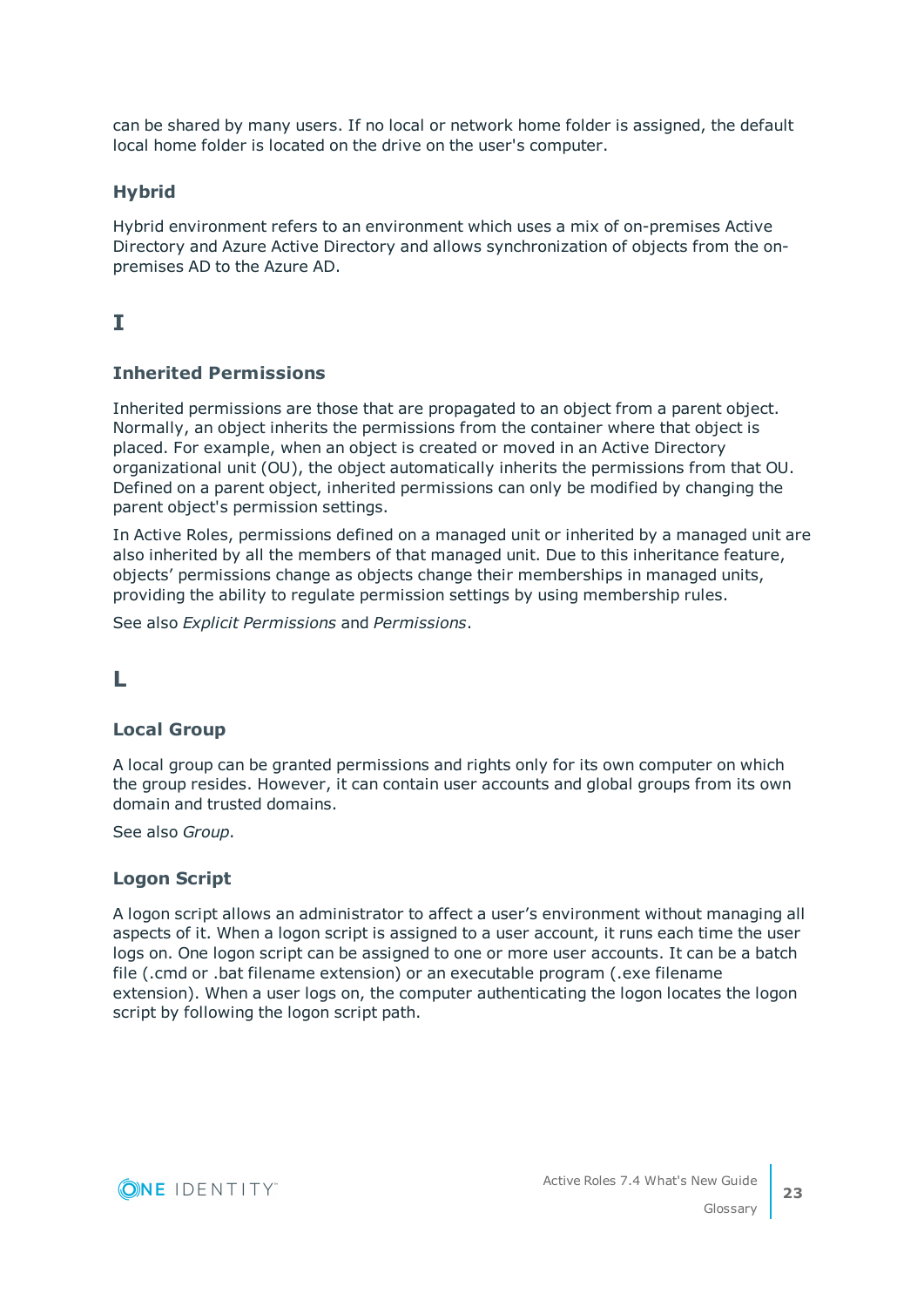#### **Managed Domain**

A domain registered for the management with Active Roles. Active Roles can be configured to manage multiple domains.

#### **Managed Unit**

A collection of objects managed with Active Roles defined by using membership rules, for the purposes of distribution of administrative responsibilities. Managed units provide large organizations with the flexibility they need to delegate network administration, enforce administrative policies, and manage complex network environments.

#### **Member Server**

A server that is joined to a domain but is not a domain controller. Member servers typically function as file servers, application servers, database servers, Web servers, certificate servers, firewalls, or remote access servers.

#### **Membership Rules**

Membership rules are criteria by which Active Roles evaluates whether or not a network object is a member of a particular managed unit or view. Each managed unit or view only includes the objects whose properties meet the membership rules for that unit or view.

#### **Microsoft Management Console (MMC)**

A framework for hosting administrative tools called *snap-ins*. A console might contain tools, folders or other containers, World Wide Web pages, and other administrative items. These items are displayed in the left pane of the console, called a *console tree*. A console has one or more windows that can provide views of the console tree. The main MMC window provides commands and tools for authoring consoles. The authoring features of MMC and the console tree itself might be hidden when a console is in User Mode.

See also *Console Tree*, *Details Pane*, and *Snap-in*.

#### **MMC Interface**

A Active Roles user interface that network administrators and trustees use to administer Active Directory data. This interface provides access to all the capabilities of Active Roles. The MMC interface is implemented as an MMC snap-in.

See also *Snap-in*.



**M**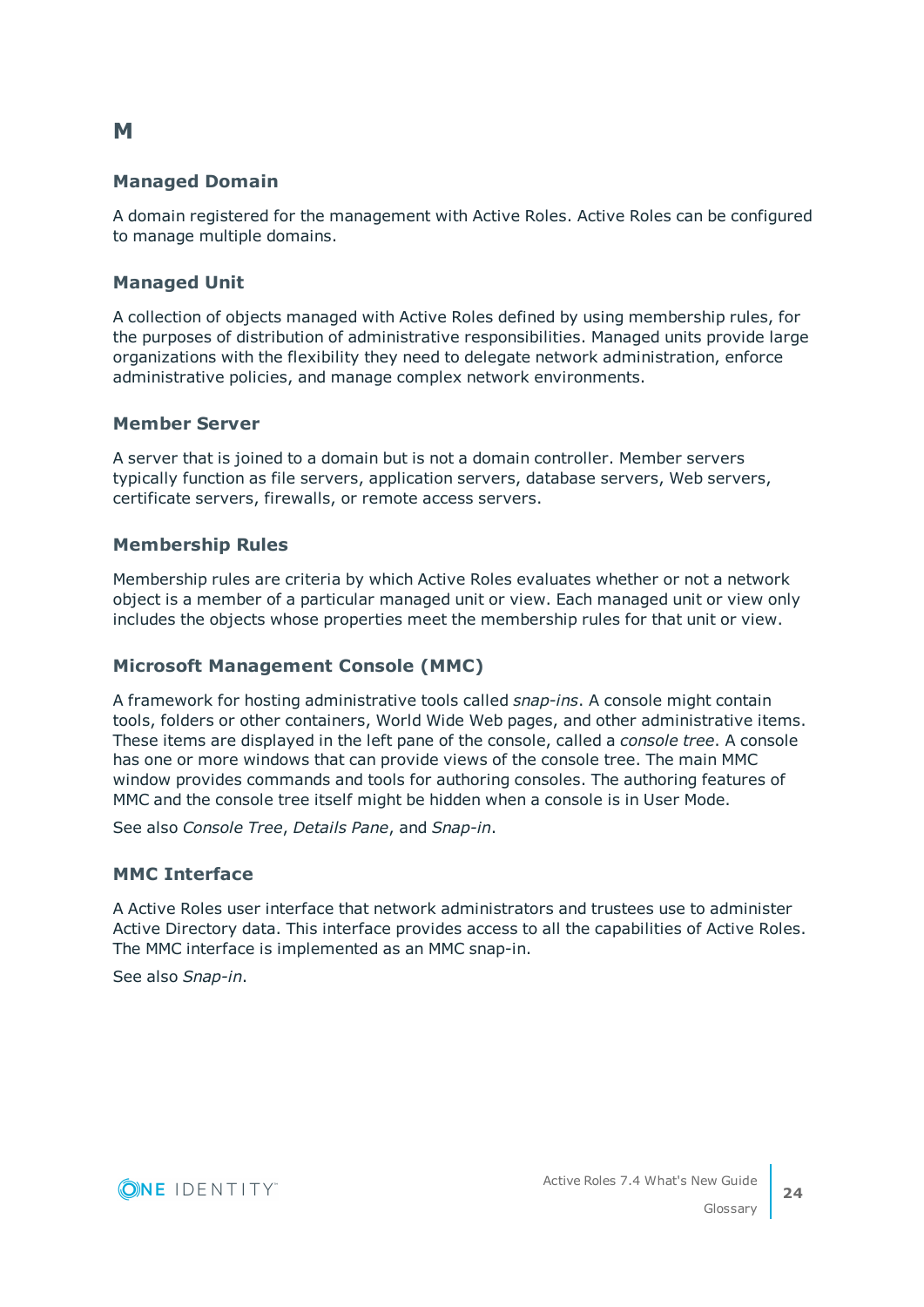### **N**

#### **Naming Context**

See *Directory Partition*.

#### **Network Object**

A directory object or computer resource.

See also *Directory Object* and *Computer Resource*.

#### **Non-Transitive Trust Relationship**

A trust relationship in a multiple-domain environment that is restricted to just two domains. For example, if domain A has a non-transitive trust with domain B, and domain B trusts domain C, then there is no trust relationship between domain A and domain C.

See also *Trust Relationship* and *Transitive Trust Relationship*.

### **O**

#### **Object**

An object is a named set of attributes that represents something concrete, such as a user, a printer, or a computer system. The attributes hold data describing the subject that is identified by the object. For example, attributes of a user might include the user's given name, surname, and e-mail address.

#### **Organizational Unit (OU)**

An Active Directory container object used within domains. An organizational unit is a logical container into which users, groups, computers, and other organizational units are placed. It can contain objects only from its parent domain. An organizational unit is the smallest scope to which a Group Policy object (GPO) can be linked, or over which administrative authority can be delegated.

### **P**

### **Permissions**

Permissions represent authorization to perform certain operations on specific network objects, such as user accounts, groups, or computer resources. Unless permission to perform an operation is explicitly granted, it is implicitly denied. Permissions can also be explicitly denied. There are two types of permissions: explicit and inherited.

See also *Explicit Permissions* and *Inherited Permissions*.

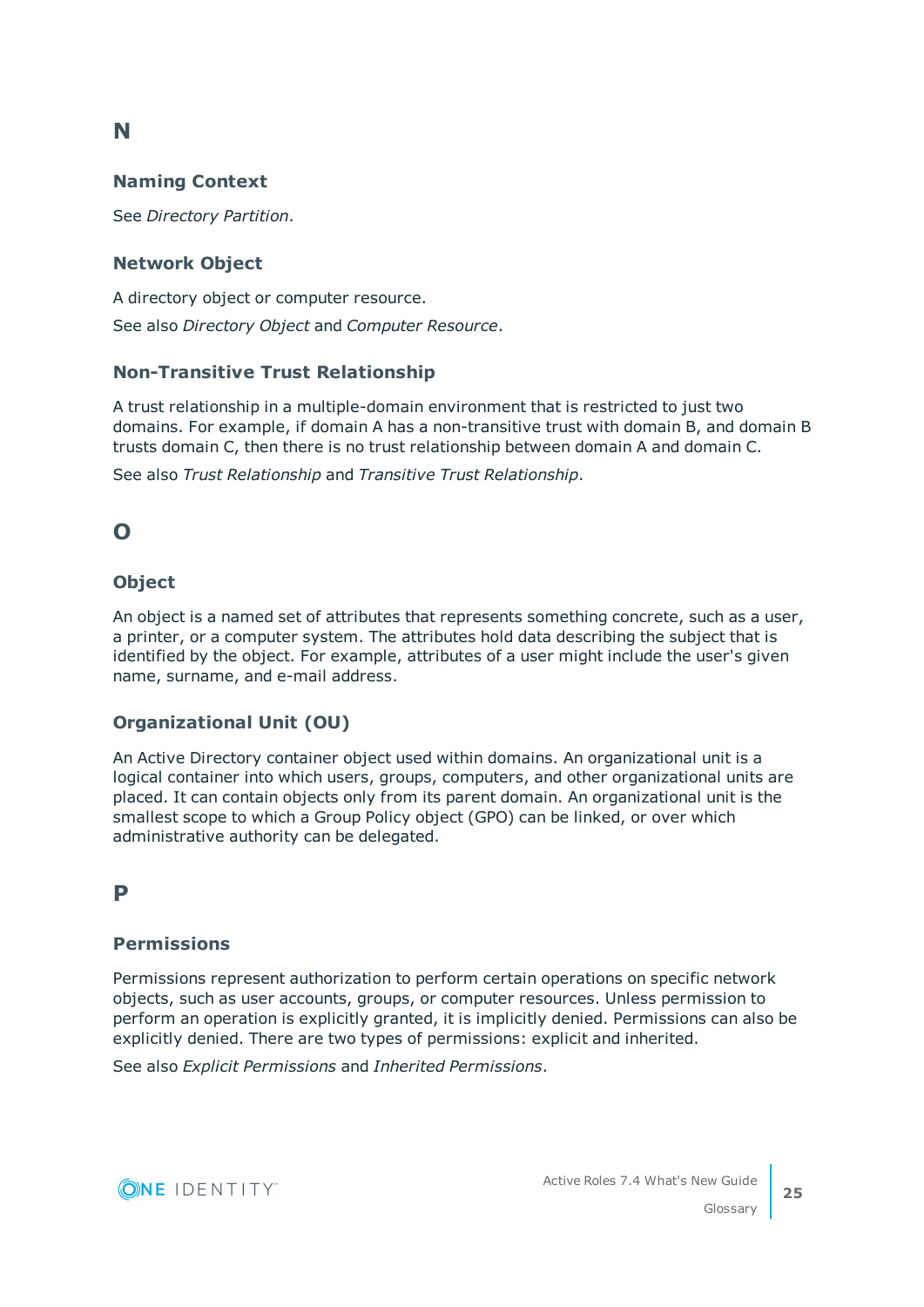#### **Policy Object**

A policy object represents a collection of administrative policies. Active Roles enforces administrative policies by linking policy objects to managed units, individual directory objects, or container objects. When linked to a unit or container, a policy object affects all the member objects, including those that are located in the child containers.

#### **Primary Domain Controller**

In a Windows NT domain, a domain controller that maintains the master copy of the Security Accounts Manager (SAM) database. The primary domain controller is the only computer that directly receives the changes made to the SAM database. Within a domain, the primary domain controller periodically replicates its data to the other domain controllers, known as backup domain controllers.

#### **Proxy Server**

The service component of Active Roles operates as a permissions-based proxy server. When accepting requests from a client, the server component validates each request as against permissions the client has for network objects. If the client's permissions are sufficient to perform the requested operation, the service component performs it by the using the operating system facilities.

### **S**

#### **Schema**

See *Active Directory Schema*.

#### Secure Communication

In Active Roles, a network connection between the client and the server that requires packet privacy. When transmitting security-sensitive information, such as a user password, Active Roles uses standard DCOM mechanisms of data protection, including data encryption.

#### **Security Descriptor**

A data structure associated with a protected object to specify security information, including who is permitted to access the object and in what way, who owns the object, and what types of access will be audited.

#### **Security ID (SID)**

A data structure of variable length that identifies user, group, and computer accounts. Every account on a network is issued a unique SID when the account is first created. Internal processes in Windows refer to an account's SID rather than the account's user or group name.

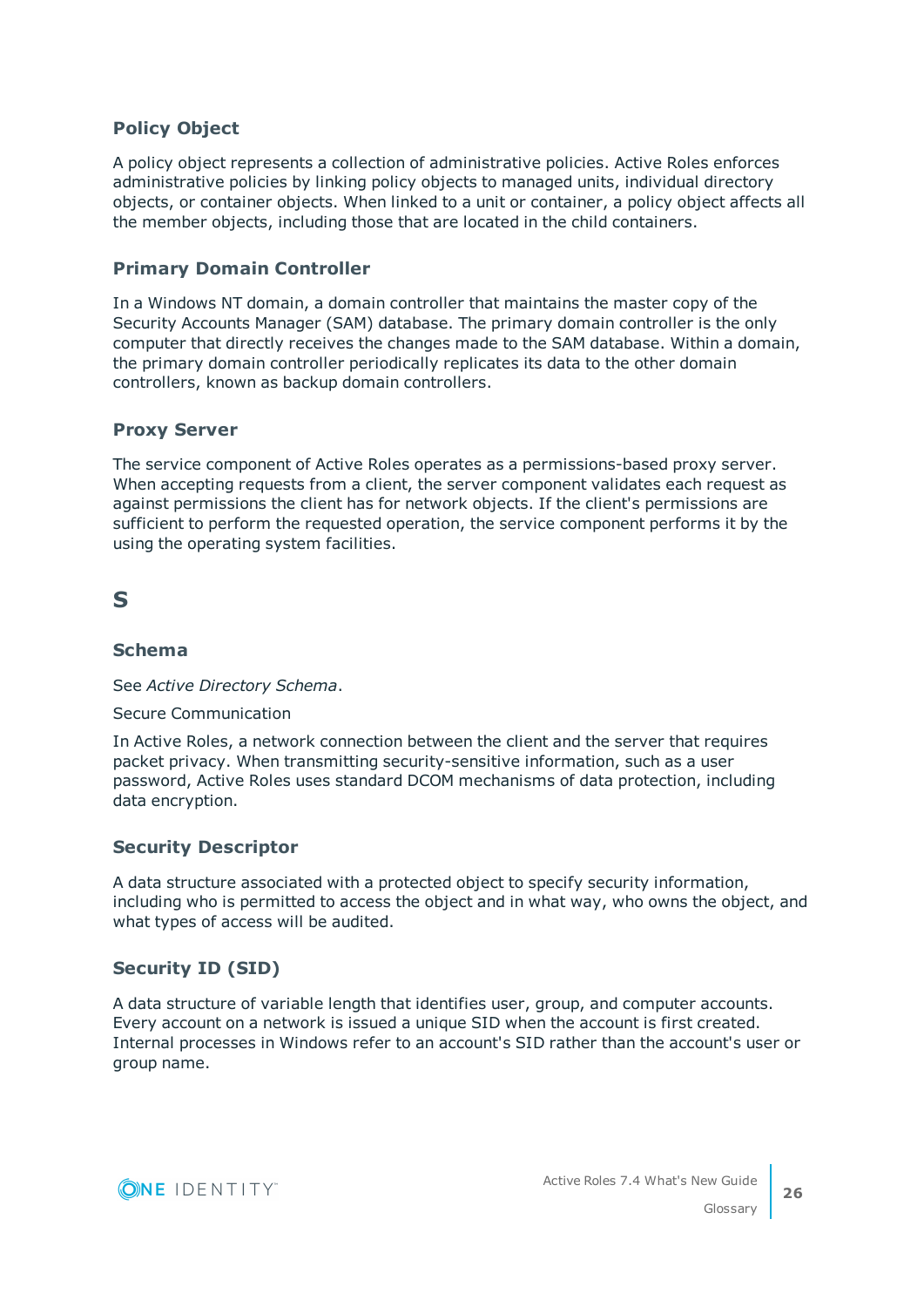#### **Security Principal**

An account holder that is automatically assigned a security identifier (SID) to control access to resources. A security principal can be a user, group, service, or computer.

#### **Security Subsystem**

A protected subsystem that authenticates and logs users on to the system, maintains information about the local security policy, and provides various services for translation between names and security identifiers.

#### **Service**

A process that performs a specific system function and often provides an applicationprogramming interface (API) for other processes to call.

#### **Service Account**

The user account that a service uses to log on to the computer or network. The account must have the specific rights and permissions required by that service.

#### **Shared Resource (Share)**

Refers to a computer resource that is made available to network users, such as a folder, file, or printer.

#### **Snap-in**

A type of tool that you can add to a console supported by Microsoft Management Console (MMC). A stand-alone snap-in can be added by itself; an extension snap-in can be added only to extend the function of another snap-in.

See also *Microsoft Management Console (MMC)*.

#### **Standalone Server**

A server that runs the Windows operating system, but does not participate in a domain. A stand-alone server has only its own database of users, and it processes logon requests by itself. A stand-alone server does not share account information with other computers and cannot provide access to domain accounts.

See also *Domain* and *Member Server*.

#### **Subtree**

An unbroken path in the tree, including all child objects of any container in that path. See also *Tree* and *Domain Tree*.

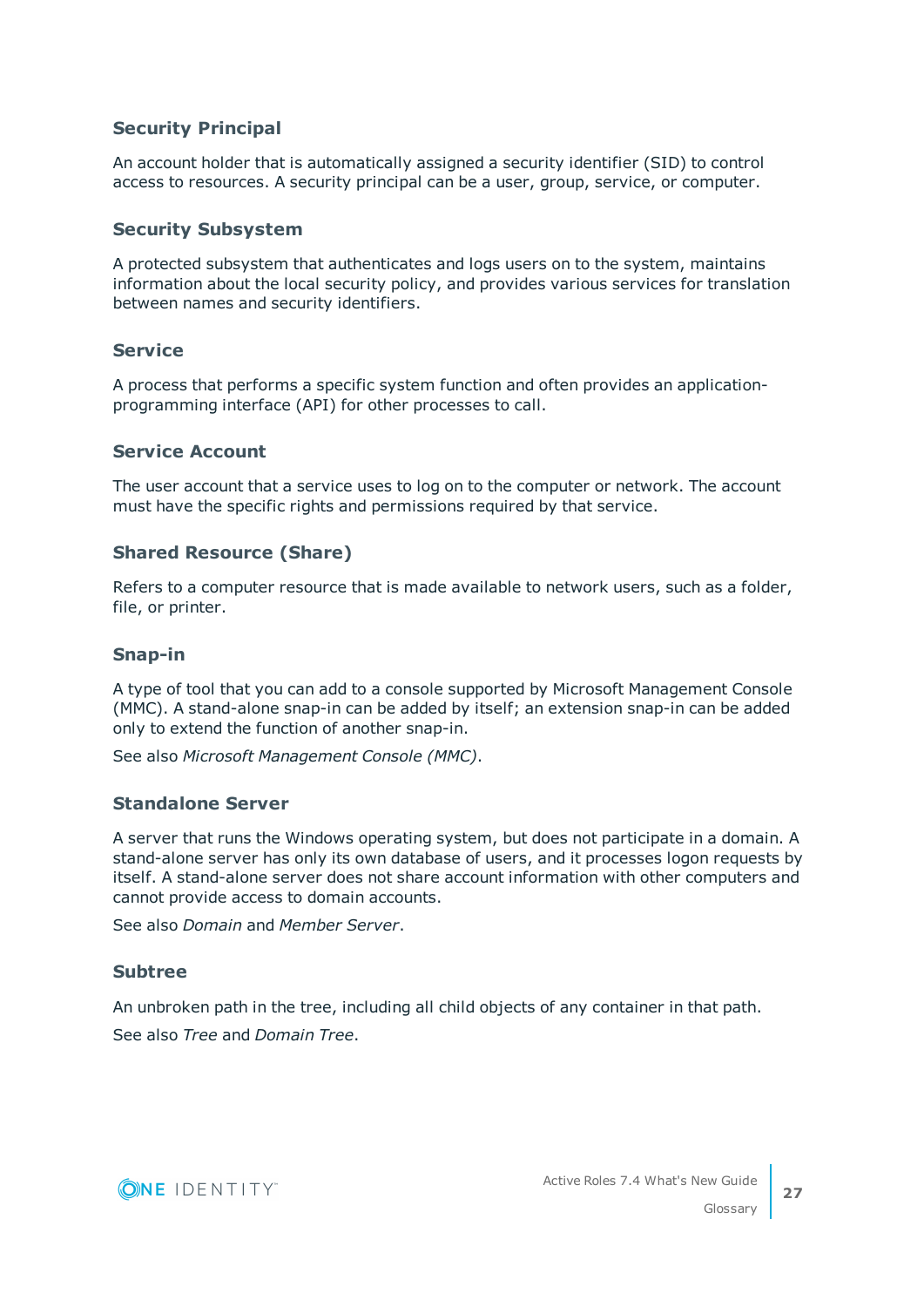### **T**

#### **Transitive Trust Relationship**

A trust relationship that flows throughout a set of domains, such as a domain tree, and forms a relationship between a domain and all domains that trust that domain. For example, if domain A has a transitive trust with domain B, and domain B trusts domain C, then domain A trusts domain C.

See also *Domain Tree*, *Forest*, and *Non-Transitive Trust Relationship*.

#### **Tree**

Tree is usually used to describe a hierarchy of objects. Nodes in the tree (points at which the tree branches) are container objects. For example, a computer network or domain is a container object. A tree shows how objects are connected or the path from one object to another. A contiguous sub-tree is any unbroken path in the tree, including all child objects of any container in that path.

#### **Trustee**

A group or user account that is authorized to perform specific administrative tasks for a specific set of network objects managed with Active Roles. Normally, Trustees are regular users or groups that have no rights to perform administrative tasks by directly accessing Active Directory. This ensures that the only way for the Trustees to perform their tasks is by using Active Roles.

#### **Trust Relationship**

A logical relationship established between domains to allow pass-through authentication, in which a trusting domain honors the logon authentications of a trusted domain. User accounts and global groups defined in a trusted domain can be given rights and permissions in a trusting domain, even though the user accounts or groups don't exist in the trusting domain's directory.

#### **Trusted Domain**

See *Trust Relationship*.

#### **Trusting Domain**

See *Trust Relationship*.

#### **Two-way Trust Relationship**

A link between two domains that allows each domain to trust user accounts in the other domain to use its resources. A user can log on from computers in either domain to the domain that contains the user's account.

See also *Trust Relationship*.

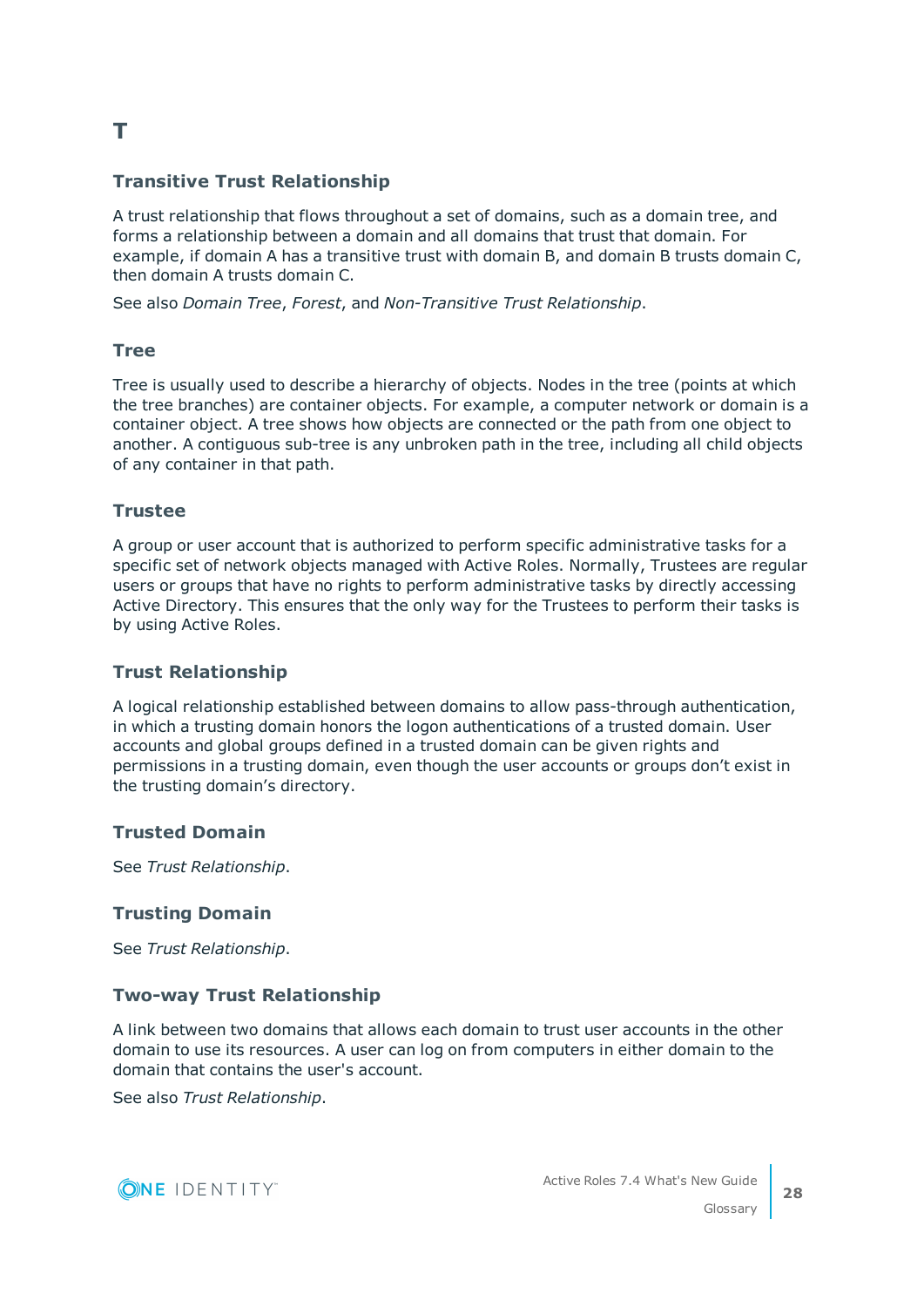#### **UNC Name**

A full name of a shared resource on a network. It conforms to the *\\servername\sharename* syntax, where *servername* is the server's name and *sharename* is the name of the shared resource. UNC names of folders or files can also include the directory path under the share name, with the following syntax: \\servername\sharename\directory\filename

UNC is also called Universal Naming Convention.

#### **Universal Group**

A security or distribution group that can contain users, groups, and computers from any domain in its forest as members. Universal security groups can be granted rights and permissions on resources in any domain in the forest.

See also *Group*.

#### **User Account**

In Active Directory, an object that consists of all the information that defines a domain user, which includes user name, password, and groups in which the user account has membership. User accounts can be stored in either Active Directory or on a local computer.

#### **User Profile**

A file that contains configuration information for a specific user, such as desktop settings, persistent network connections, and application settings. Each user's preferences are saved to a user profile that Windows uses to configure the desktop each time a user logs on.

#### **W**

#### **Wildcard Character**

A character that represents one or more characters. The question mark (?) wildcard can be used to represent any single character and the asterisk (\*) wildcard can be used to represent any character or group of characters that might match that position in other names. Wildcard characters are especially instrumental in defining membership rules. For example, when defining a membership rule to include all servers with names that begin with X, you would specify  $X^*$  as the computer name. One more wildcard character, the number sign (#) represents any digit or the number sign itself.



**U**